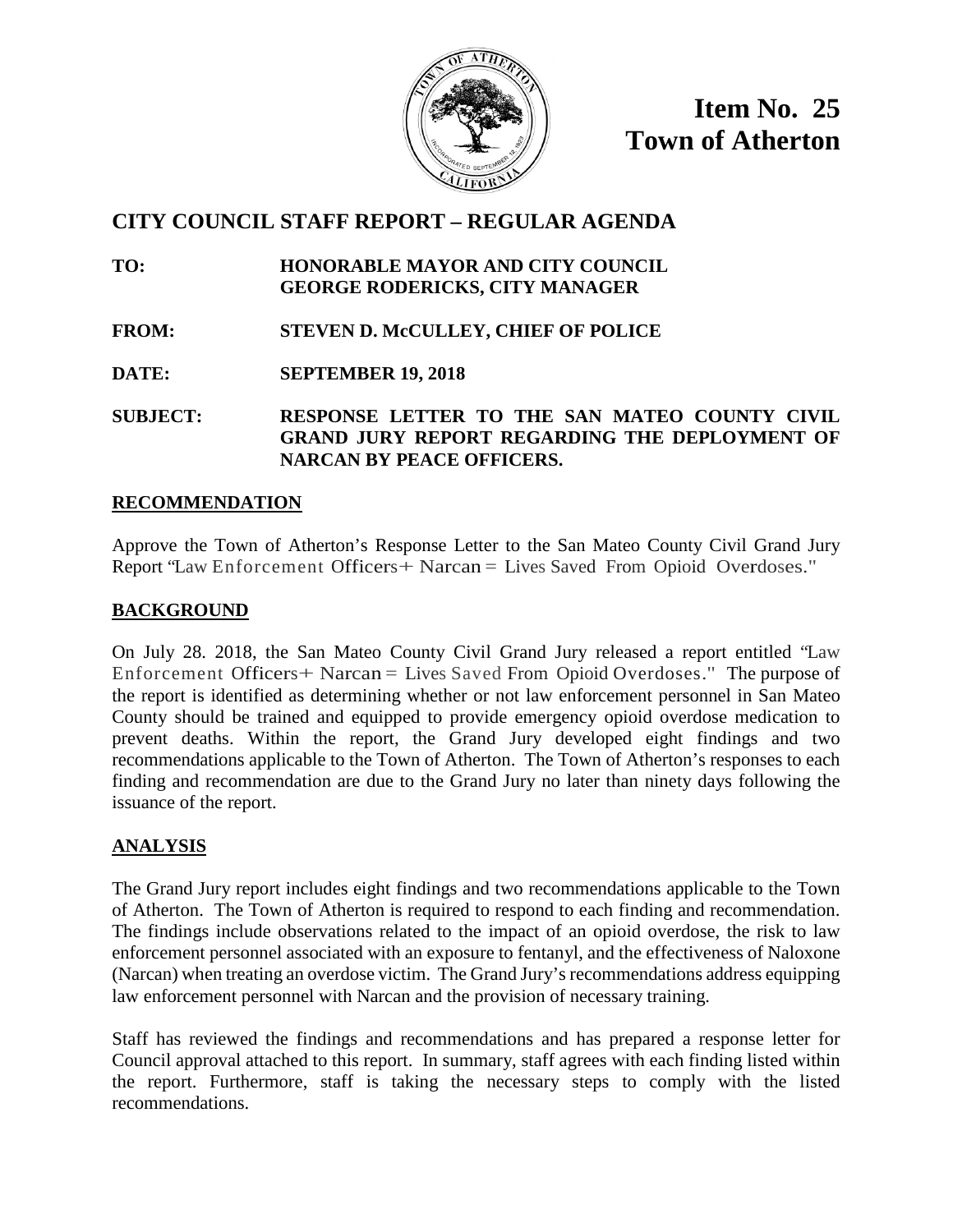Staff Report – Civil Grand Jury- Narcan September 19, 2018 Page 2 of 2

#### **POLICY FOCUS**

The purpose of the report is to determine whether or not law enforcement personnel in San Mateo County should be trained and equipped to provide emergency opioid overdose medication to prevent deaths.

## **FISCAL IMPACT**

The adoption of the proposed equipment and training for sworn personnel to carry NARCAN will have minimal impact on our FY 2018-19 budget. The approximate cost for the equipment and training will be under \$5,000.

#### **PUBLIC NOTICE**

Public notification was achieved by posting the agenda, with this agenda item being listed, at least 72 hours prior to the meeting in print and electronically. Information about the project is also disseminated via the Town's electronic News Flash and Atherton Online. There are approximately 1,200 subscribers to the Town's electronic News Flash publications. Subscribers include residents as well as stakeholders – to include, but be not limited to, media outlets, school districts, Menlo Park Fire District, service provides (water, power, and sewer), and regional elected officials.

## **COMMISSION/COMMITTEE FEEDBACK/REFERRAL**

This item  $\_\_\_\$ has or  $\_\ X\_\_\$ has not been before a Town Committee or Commission.

- \_\_\_\_ Audit/Finance Committee (meets every other month)
- \_\_\_\_ Bicycle/Pedestrian Committee (meets as needed)
- \_\_\_\_ Civic Center Advisory Committee (meets as needed)
- \_\_\_\_ Environmental Programs Committee (meets every other month)
- \_\_\_\_ Park and Recreation Committee (meets each month)
- \_\_\_\_ Planning Commission (meets each month)
- Rail Committee (meets every other month)
- \_\_\_\_ Transportation Committee (meets every other month)
- \_\_\_\_ Tree Committee (meets each month)

## **ATTACHMENTS**

ATTACHMENT 1 – Grand Jury Findings ATTACHMENT 2 – Narcan Report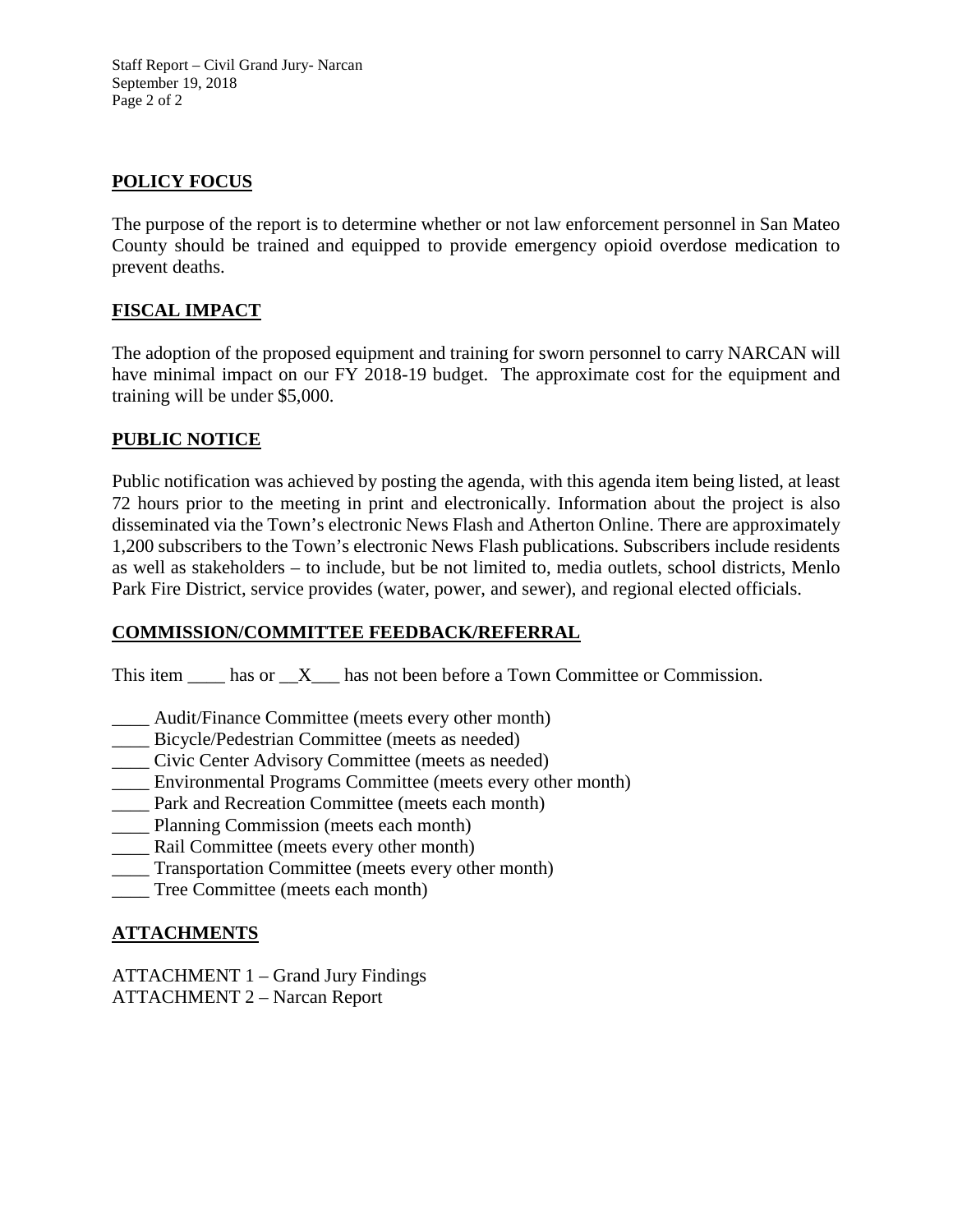September 19, 2018

Honorable V. Raymond Swope Judge of the Superior Court c/o Charlene Kresevich Hall of Justice 400 County Center; 2nd Floor Redwood City, CA 94063-1655

Subject: Response of the Town of Atherton to the Grand Jury Report "Law Enforcement Officers + Narcan = Lives Saved From Opioid Overdoses"

Dear Judge Swope,

Thank you for the opportunity to respond to the Grand Jury report entitled "Law Enforcement Officers + Narcan = Lives Saved From Opioid Overdoses." The Town of Atherton's response to both the findings and recommendations are listed below.

#### **Responses to Grand Jury Findings:**

#### **F1. Untreated opioid overdose can cause brain damage and death.**

*Response:*

The Town of Atherton agrees with this finding.

#### **F2. Naloxone is a safe, nontoxic drug that can stop and reverse the effects of opioid overdose.**

*Response:* The Town of Atherton understands this finding and believes it to be true.

#### **F3. Narcan® is a brand of intranasal naloxone, which can be successfully administered with no more than one hour of training.**

*Response:*

The Town of Atherton agrees with this finding.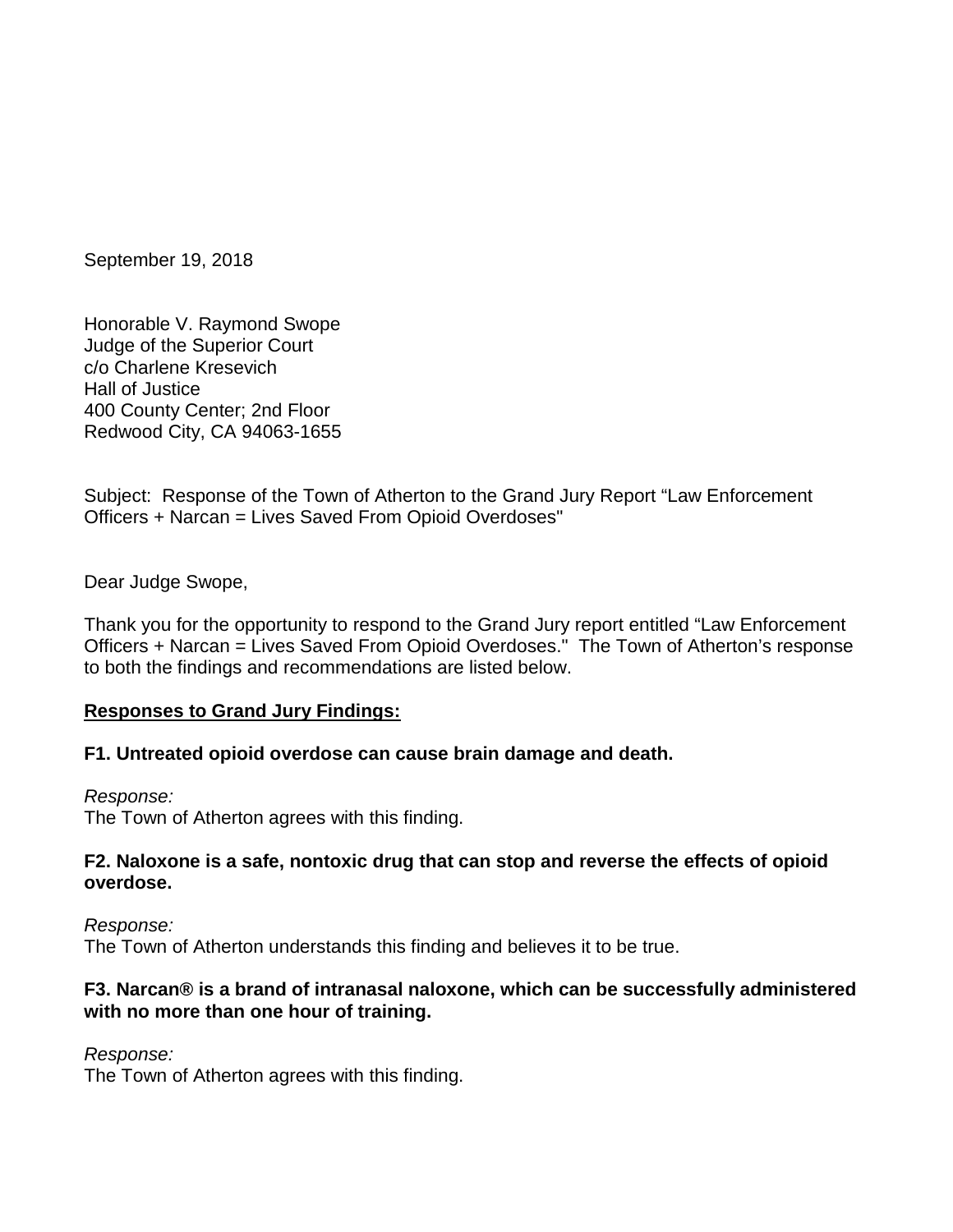## **F4. Fire department and ambulance paramedics are the only emergency responders within the County currently carrying naloxone.**

*Response:*

The Town of Atherton agrees with this finding.

## **F5. Law enforcement officers may arrive at the scene of opioid overdose before paramedics.**

*Response:* The Town of Atherton agrees with this finding.

**F6. Law enforcement officers' risk of accidental exposure to fentanyl derivatives varies based on their roles and responsibilities. Narcotics units, crime suppression units, SWAT teams, K-9 units, and evidence-handling units are at a heightened risk of exposure.**

*Response:* The Town of Atherton agrees with this finding.

## **F7. Certain law enforcement officers and Sheriffs Forensic Lab and Coroner's Office personnel are at heightened risk of exposure to fentanyl derivatives.**

*Response:*

The Town of Atherton agrees with this finding.

## **F8. Equipping and training officers with intranasal naloxone is inexpensive and the associated costs can be absorbed into existing programs and budgets**.

*Response:* The Town of Atherton agrees with this finding.

## **Responses to Grand Jury Recommendations:**

The 2017-2018 San Mateo County Civil Grand Jury recommends that the San Mateo County Sheriff's Office, the Broadmoor Police Protection District, and the Police Departments of Atherton, Belmont, Brisbane, Burlingame, Colma, Daly City, East Palo Alto, Foster City, Hillsborough, Menlo Park, Pacifica, Redwood City, San Bruno, San Mateo, and South San Francisco, do the following by December 31, 2018:

## **R1. Train and equip law enforcement officers at heightened risk of exposure to fentanyl derivatives with intranasal naloxone as a minimum standard of practice.**

*Response:* 

The purchase of intranasal naloxone hydrochloride will be included in the Fiscal Year 2018/2019 Atherton Police Department budget. In addition, the Atherton Police Department will provide its officers with training on the risk of exposure to fentanyl derivatives and equip the officers with intranasal naloxone as a minimum standard of practice. The Police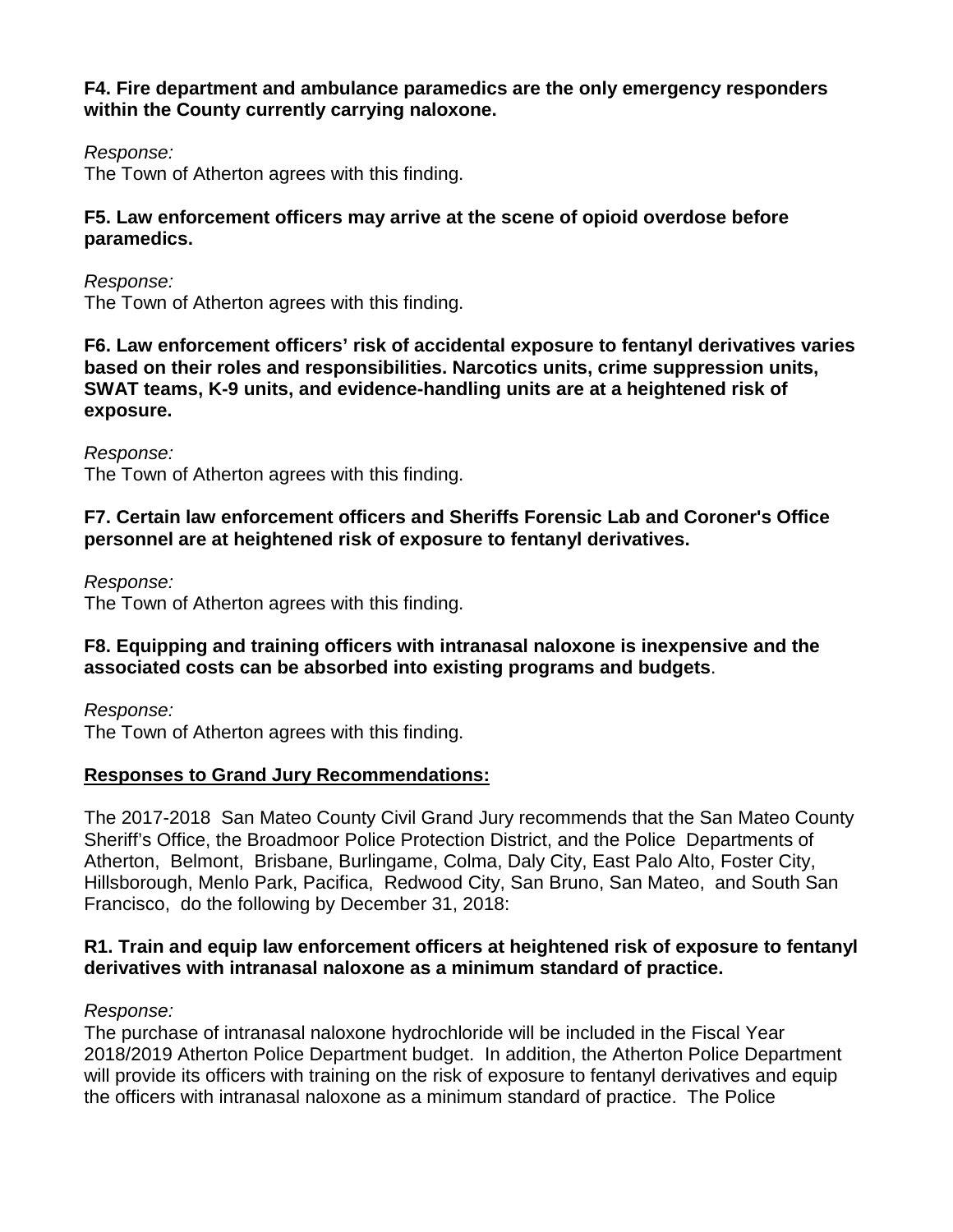Department is finalizing the development of policy and training for staff. It is anticipated that this substance will be deployed in the field by the fall of 2018.

## **R2. Evaluate training and equipping all law enforcement officers with intranasal naloxone in order to protect themselves and the general public.**

*Response:* 

The Town of Atherton will ensure that all officers are trained and equipped with intranasal naloxone in order to protect themselves and the general public. It is anticipated that this substance will be deployed in the field by the fall of 2018.

Sincerely,

Carey Wiest Mayor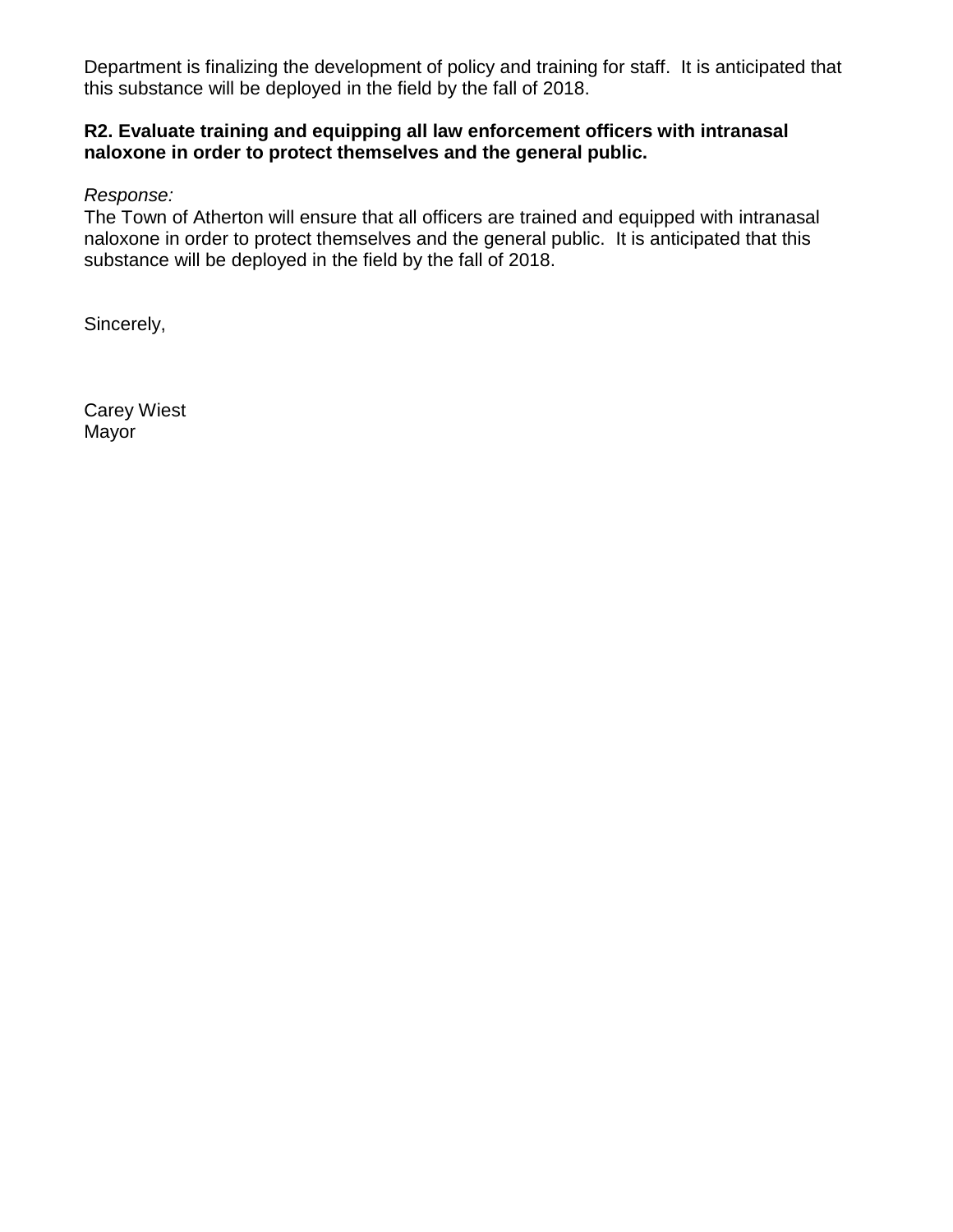

## **LAW ENFORCEMENT OFFICERS + NARCAN = LIVES SAVED FROM OPIOID OVERDOSES<sup>1</sup>**

## **ISSUE**

Should law enforcement officers and public employees in San Mateo County be trained and equipped to provide emergency opioid overdose medication to prevent deaths?

## **SUMMARY**

The opioid epidemic is not somebody else's problem. Over 42,000 Americans died of opioid overdose in 2016.<sup>2</sup> In that year, opioid deaths in California exceeded 1,900, including 19 people in San Mateo County (the County). $3$ 

Opioids of all varieties can kill. Abuse of heroin and prescription opioids are the leading causes of opioid overdose in the County. New opioids pose an even greater threat. Fentanyl and its derivatives are opioids 50 to 100 times more powerful than prescription opioids (such as Oxycodone) and heroin. While not yet reported being found in the County, carfentanil, an illegal laboratory-created analog that is estimated to be 10,000 times more powerful than morphine, has been increasingly implicated in overdose deaths nationwide.

Carfentanil and other powerful fentanyl derivatives not only endanger the lives of users but also present a potential source of accidental exposure (through skin contact or breathing airborne particles) for law enforcement officers and other first responders.<sup>4</sup>A lethal dose of Fentanyl may be as low as 2 to 3 milligrams, less than 3 grains of salt.<sup>5</sup>

<sup>&</sup>lt;sup>1</sup> NARCAN® (naloxone HCl) Nasal Spray is the first and only FDA-approved nasal form of naloxone for the emergency treatment of a known or suspected opioid overdose. Use of the term "Narcan" in this report is neither an endorsement of NARCAN nor Adapt Pharma, Inc. Narcan is used in this report as a generic reference to intranasal naloxone.

<sup>&</sup>lt;sup>2</sup> Centers for Disease Control. "Understanding the Epidemic" Last modified August 30, 2017. <https://www.cdc.gov/drugoverdose/epidemic/index.html>.

<sup>3</sup> California Department of Public Health, "San Mateo Numbers at a Glance" *California Opioid Overdose Surveillance Dashboard* (2018). Accessed February 26, 2018. <https://pdop.shinyapps.io/ODdash\_v1 >

<sup>4</sup> DEA Public Affairs, "DEA Warning to Police and Public: Fentanyl Exposure Kills" *Drug Enforcement Agency*,

<sup>&</sup>lt;sup>5</sup> U.S. Department of Justice, "A Briefing Guide for First Responder" *Drug Enforcement Agency*, June 6, 2017: 9. <https://www.dea.gov/druginfo/Fentanyl\_BriefingGuideforFirstResponders\_June2017.pdf*>.*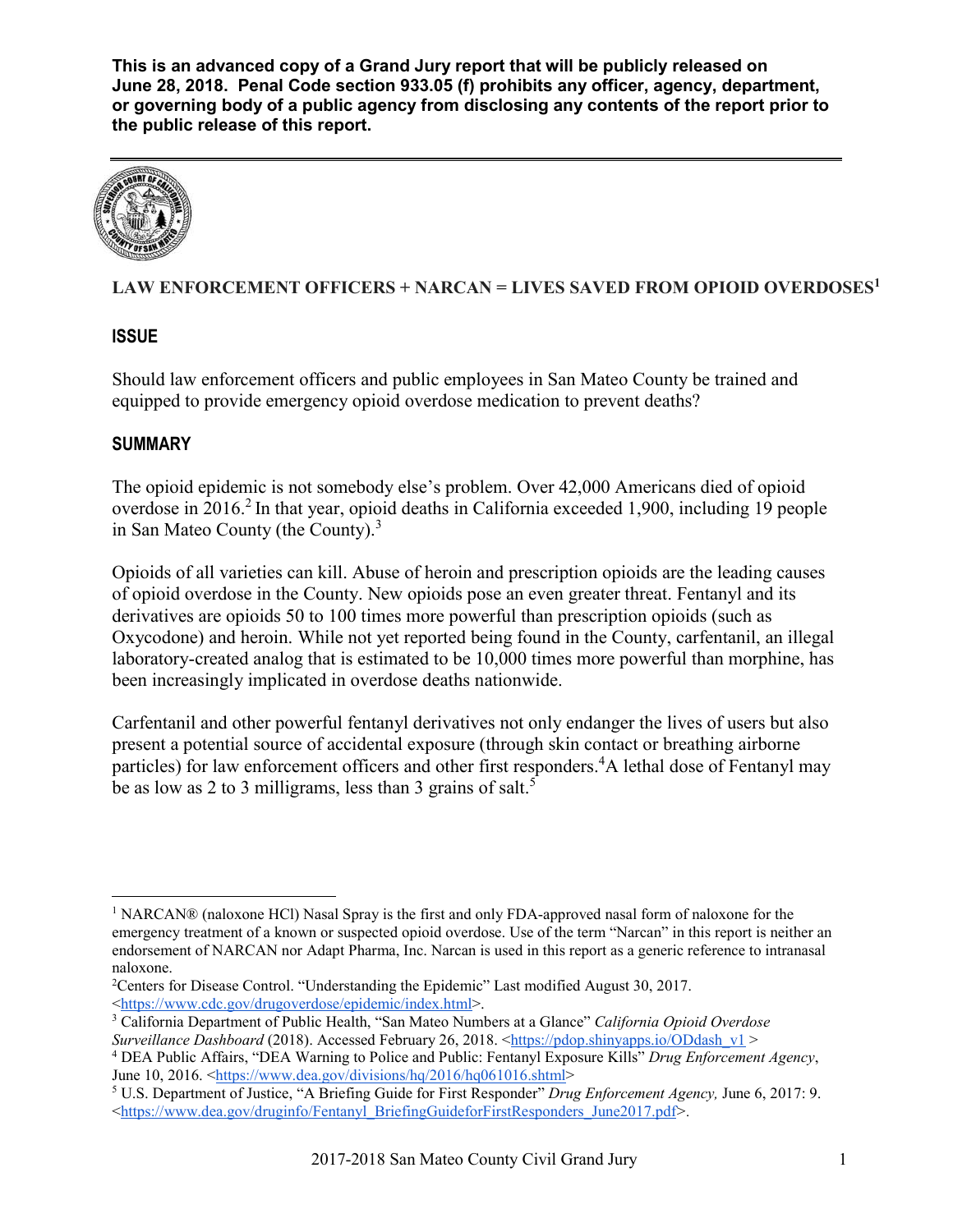Opioid overdose may induce respiratory failure which, if left untreated, will lead to severe brain damage and death within minutes.<sup>6</sup> Administration of naloxone is the standard emergency treatment to reverse opioid overdose. Naloxone is safe, fast acting, and effective, having been used by medical personnel in its injectable form since 1971.<sup>7</sup>

Equipping law enforcement officers with intranasal naloxone (trade name Narcan®) can expedite treatment for overdose victims and officers who are accidentally exposed to powerful fentanyl derivatives.

Law enforcement officers can be the first to respond to an opioid overdose, particularly in more sparsely populated areas.<sup>8</sup> Even when paramedics are the first to respond to an overdose, if the scene compromises their safety, paramedics must wait until law enforcement arrives and secures the area before offering medical assistance.

Lethal doses of fentanyl derivatives can be accidentally absorbed, posing a risk of overdose to those individuals whose jobs bring them into potential proximity. In particular, law enforcement officers and employees in the Coroner's Office and the Sheriff's Forensic Laboratory are at heightened risk of exposure.<sup>9</sup> Equipping these at-risk employees with intranasal naloxone can mitigate their risk from accidental exposure. Police dogs in K-9 units are also at special risk and can also be protected with naloxone.

Law enforcement officers, following approximately one hour of training, can easily administer intranasal naloxone to opioid overdose victims. Available in the United States since November 2015, all first responders in the County are authorized to carry intranasal naloxone subject to being able to fulfill EMS standards and requirements. Although the San Mateo County Joint Narcotics Task Force (the NTF) is currently developing an officer-carry naloxone pilot program, no law enforcement agencies in the County train and equip their personnel to carry and administer intranasal naloxone.<sup>10</sup> The only emergency responders within the County currently carrying naloxone are fire department and ambulance paramedics (paramedics). <sup>11</sup>

In 2017, the White House Commission on Combating Drug Addiction and the Opioid Crisis concluded: "We must equip all law enforcement in the United States with naloxone to save

<https://www.accessdata.fda.gov/drugsatfda\_docs/summary\_review/2017/208411s001SumR.pdf>

<https://www.smchealth.org/sites/main/files/file-attachments/ems\_annual\_final\_0.pdf>

 <sup>6</sup> Zawn Villines, "What Happens After a Lack of Oxygen to the Brain" Spinalcord.com. Last Modified June 13, 2016. <https://www.spinalcord.com/blog/what-happens-after-a-lack-of-oxygen-to-the-brain><br>
<sup>7</sup> Food and Drug Administration. "Summary Review for Regulatory Action: NARCAN® (naloxone hydrochloride)

nasal spray," *FDA Approved Drug Products*. Last modified January 24, 2017.

<sup>8</sup> Emergency Medical Services, "When Every Second Counts: San Mateo County Emergency Medical Services System Overview 2015-2016" *County of San Mateo*. Accessed on March 5, 2018.

<sup>9</sup> DEA Public Affairs, "DEA Warning to Police and Public: Fentanyl Exposure Kills" *Drug Enforcement Agency*, June 10, 2016.  $\frac{\text{https://www.dea.gov/divisions/hq/2016/hq061016.shtmi}}{10}$ 

 $11$  Grand Jury interviews with law enforcement agencies and other County officials.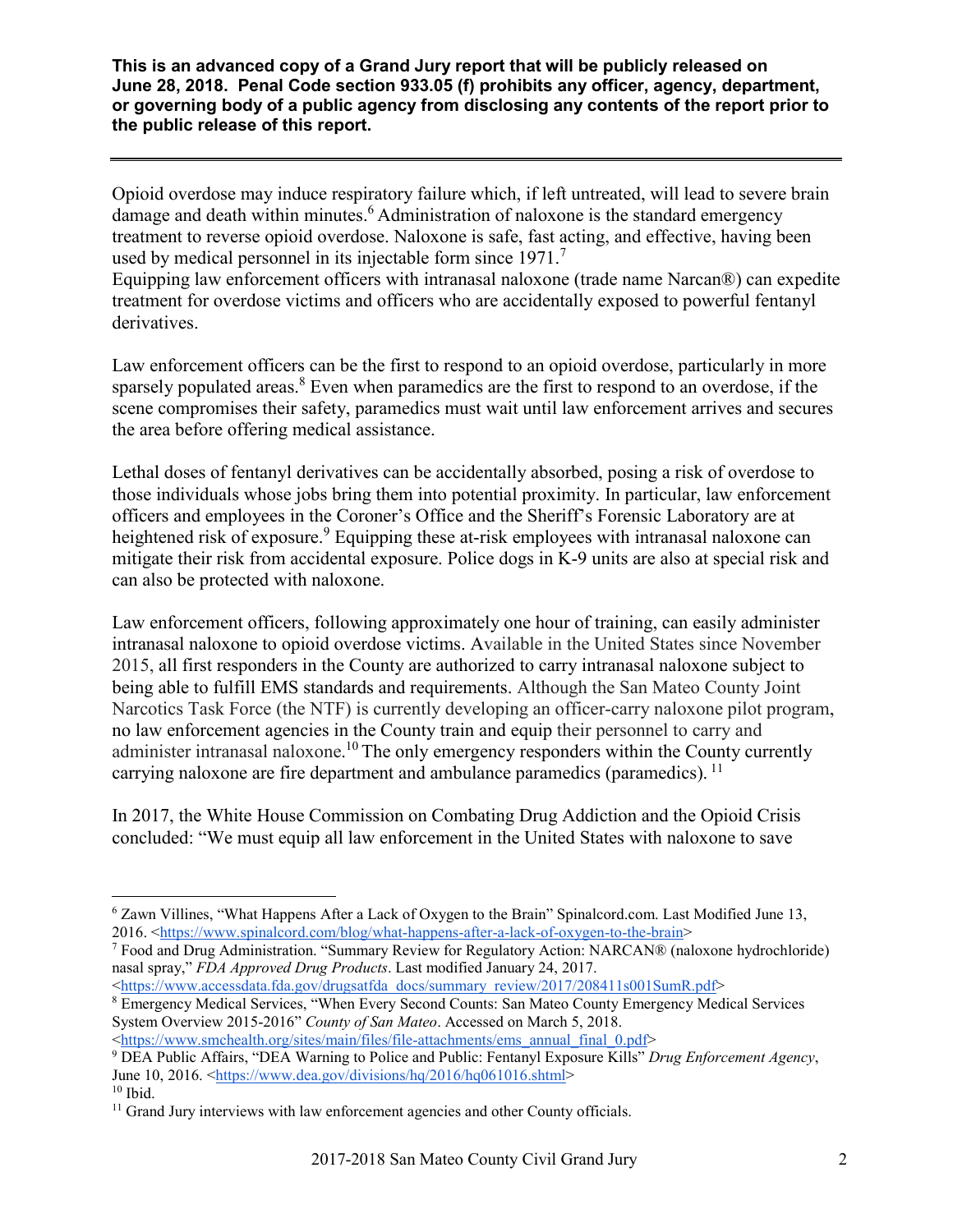lives."<sup>12</sup> Over 1,200 law enforcement agencies in 39 states have authorized officers to carry naloxone. In California, 36 law enforcement agencies currently equip officers with naloxone and 6 agencies have approved, but not yet implemented, naloxone programs (Appendix 1).<sup>13</sup>

The 2017-18 San Mateo County Civil Grand Jury recommends that all law enforcement officers in the County, and employees of the Sheriff's Forensic Lab and County Coroner's Office be equipped with intranasal naloxone on their person or in their vehicles as a minimum standard of practice.

#### **Defined Terms**

| The County  | San Mateo County                                                      |
|-------------|-----------------------------------------------------------------------|
| $K-9$       | Canine Law Enforcement Unit                                           |
| Paramedics  | Fire department and ambulance paramedics in San Mateo County (County) |
| <b>NTF</b>  | Narcotics Task Force (County)                                         |
| <b>CDC</b>  | Centers for Disease Control and Prevention (Federal)                  |
| <b>DEA</b>  | Drug Enforcement Administration (Federal)                             |
| <b>SWAT</b> | Special Weapons and Tactics Unit (County)                             |
| <b>CHS</b>  | San Mateo County Health System (County)                               |
| <b>EMS</b>  | <b>Emergency Medical Services (County)</b>                            |
| <b>FDA</b>  | U.S. Food and Drug Administration (Federal)                           |
| <b>HHS</b>  | U.S. Department of Health and Human Services (Federal)                |
| <b>NIDA</b> | National Institute of Drug Abuse                                      |
| <b>NIH</b>  | National Institutes of Health                                         |
| <b>NCHS</b> | National Center for Health Statistics                                 |

<sup>&</sup>lt;sup>12</sup> The President's Commission on Combating Drug Addiction and the Opioid Crisis, "Final Report Draft", Presidential Commission Reports. by Chris Christie, Charlie Baker, Roy Cooper, Patrick J. Kennedy, Bertha Madras, and Pam Blondi. Last Modified November 1, 2017: 119.  $\langle$ https://www.whitehouse.gov/sites/whitehouse.gov/files/images/Final\_Report\_Draft\_11-1-2017.pdf >.

<sup>&</sup>lt;sup>13</sup> Grand Jury interviews and investigations.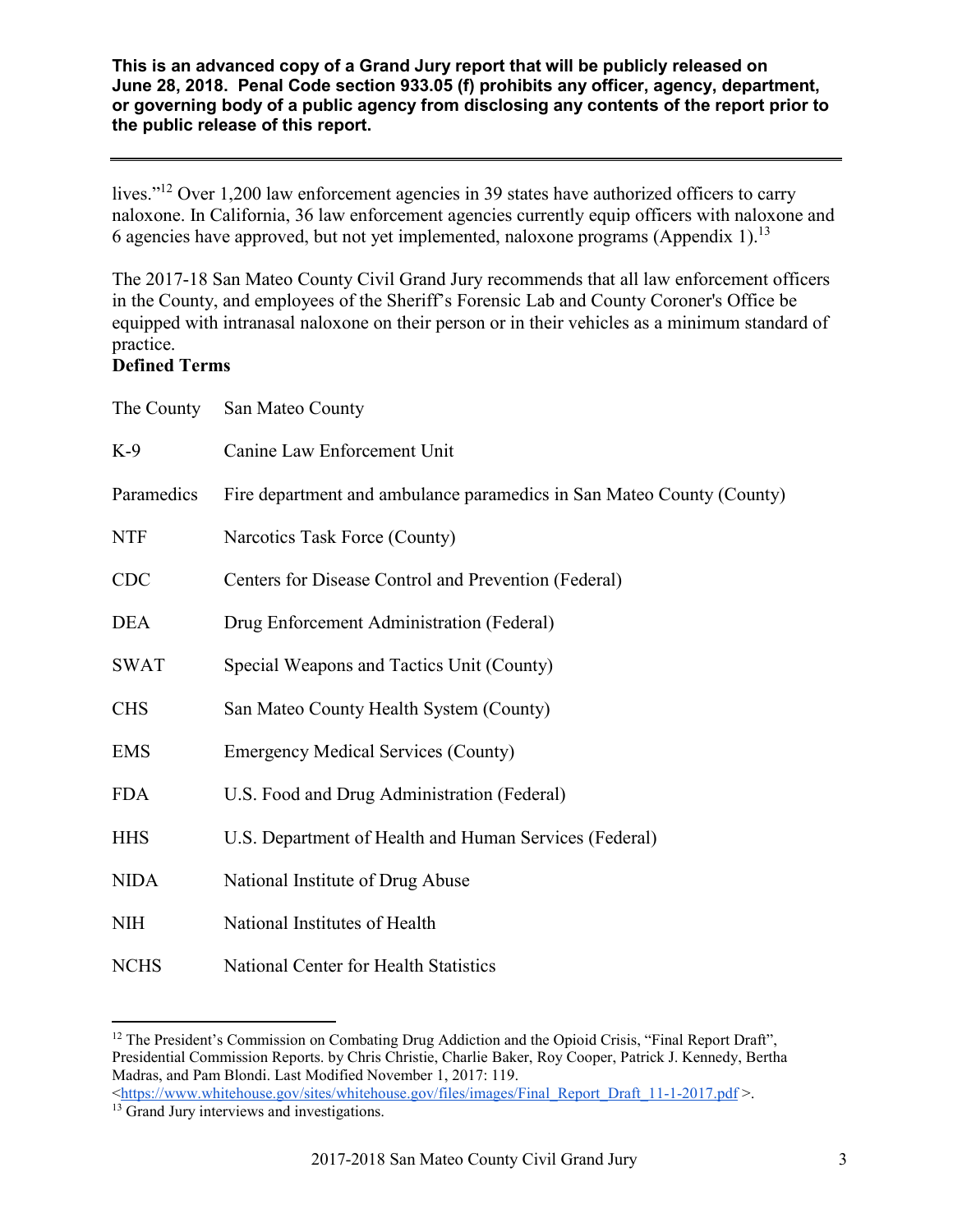#### **BACKGROUND**

On October 26, 2017, the U.S. Department of Health and Human Services declared the opioid crisis a nationwide public health emergency.<sup>14</sup> Opioid overdoses killed over 42,000 Americans in 2016 (an average of over 115 per day).<sup>15</sup> More than 2.5 million Americans abused opioids in  $2015.<sup>16</sup>$ 

## **Opioids**

Opioids are powerful pain relievers prescribed to alleviate moderate to severe pain.<sup>17</sup> Prescription opioids, including codeine, hydrocodone, morphine, and oxycodone, are among the most prescribed drugs in the country. They are ordinarily safe and reliable when prescribed as part of a strictly supervised, short-term treatment plan to relieve suffering caused by acute pain.<sup>18</sup> But, patients using opioids to treat chronic pain are at risk of abuse and addiction.<sup>19</sup> Among patients who take opioids for more than 30 days in the first year, 47 percent continued to do so for three years or longer.<sup>20</sup> The Centers for Disease Control and Prevention (CDC) reports that up to 25 percent of patients who are prescribed opioids for long-term pain management struggle with addiction.<sup>21</sup> Of the more than 42,000 opioid overdose deaths in 2016, an estimated 14,400 were the result of prescription opioid overdose. $^{22}$ 

In response to the opioid epidemic, the medical community is restricting access to prescription opioids.<sup>23</sup> When opioid abusers lose access to their prescriptions, they often turn to illegal means

 <sup>14</sup> Eric D. Harden, "Determination that a Public Health Emergency Exists" *Office of the Assistant Secretary for Preparedness and Response,* Last modified October 26, 2017.

<sup>&</sup>lt;https://www.phe.gov/emergency/news/healthactions/phe/Pages/opioids.aspx>

<sup>15</sup> California Department of Public Health, *San Mateo Numbers at a Glance* (2018).

<sup>&</sup>lt;sup>16</sup> Department of Health and Human Services, "Key Substance Use and Mental Health Indicators in the United States: Results from the 2015 National Survey on Drug Use and Health" *Substance Abuse and Mental Health Services Administration.* Last modified September 2016. <https://www.samhsa.gov/data/sites/default/files/NSDUH-FFR1-2015/NSDUH-FFR1-2015/NSDUH-FFR1-2015.pdf>.

<sup>&</sup>lt;sup>17</sup> National Institute on Drug Abuse, "Opioids" *National Institutes of Health*. Accessed February 26, 2018. <https://www.drugabuse.gov/drugs-abuse/opioids>

 $18$  Ibid.

<sup>19</sup> Brady Dennis, "Opioids are among the most prescribed drugs. Here are the most common versions" Washington Post, April 14, 2014. <www.washingtonpost.com/news/to-your-health/wp/2014/04/14/ban-some-pain-killers-hereare-6-common-opioids/>

<sup>&</sup>lt;sup>20</sup>National Institute of Drug Abuse, "Opioid Prescribers Play a Key Role in Stopping the Opioid Overdose Epidemic" National Institutes of Health. Last modified March 2017.<br>
<https://www.drugabuse.gov/publications/improving-opioid-prescribing/improving-opioid-prescribing>

<sup>&</sup>lt;sup>21</sup>Centers for Disease Control and Prevention, "Prescription Opioid Overdose Data" Last Modified August 1, 2017. <https://www.cdc.gov/drugoverdose/data/overdose.html> .  $22$ Ibid.

<sup>23</sup> Bloomberg School of Public Health, and the Clinton Foundation, Clinton Health Matters Initiative, *"The Opioid Epidemic from Evidence to Impact"* Johns Hopkins, October 2017. Pg. 13. <https://www.jhsph.edu/events/2017/americas-opioid-epidemic/report/2017-JohnsHopkins-Opioid-digital.pdf>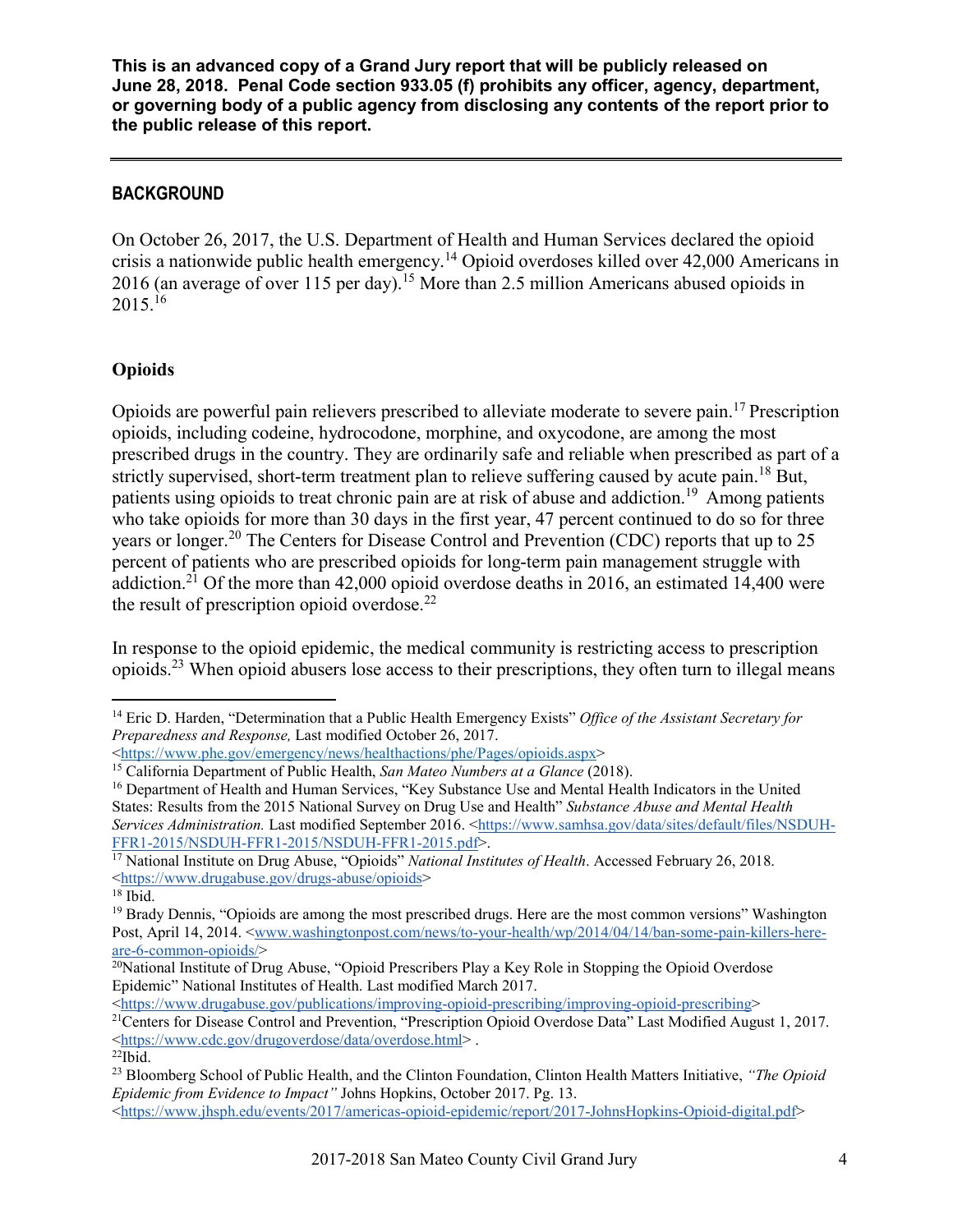of obtaining opioids.<sup>24</sup> Among the most dangerous opioids they can obtain are certain synthetic opioids, such as fentanyl, carfentanil, and their derivatives (fentanyl derivatives). Fentanyl derivatives are chemically related to, and utilize the same neurological pathways as other opioids such as morphine and codeine. However, fentanyl derivatives can be extraordinarily potent, delivering more than 50 times the dose of opioids as morphine.<sup>25</sup>

Opioid abusers who have lost their prescriptions are increasingly turning to these fentanyl derivatives due to their relatively low cost, accessibility, and potency. As a result, synthetic opioid-related deaths nationwide have increased from 3,000 in 2013, to 20,100 in 2016 – an increase of over 500 percent. $^{26}$ 

#### **Naloxone**

Naloxone (naloxone hydrochloride) is an opioid antidote that blocks opioid overdose and reverses its symptoms. It is a safe, non-narcotic drug that can be easily administered nasally or by injection.<sup>27</sup> Naloxone is considered safe enough to administer as a diagnostic tool with unresponsive patients to eliminate opioid overdose as a possible cause.<sup>28</sup> Narcan<sup>®</sup>, the brand of naloxone that is commonly used by emergency responders, is a nasal aerosol spray.

An opioid overdose may cause respiratory failure, which can lead to asphyxiation, cardiac arrest, and death.<sup>29</sup> Once administered, naloxone can reverse the overdose and restore breathing within minutes.<sup>30</sup> However, prompt medical attention thereafter is essential because the effects of naloxone can wear off before the opioids.<sup>31</sup>

Timely emergency administration of naloxone is essential. As Figure 1. shows, when opioid overdose causes breathing to stop, permanent damage can result within minutes.<sup>32</sup>

<sup>31</sup> Peter Lurie, et al. "Multiple Naloxone Administrations Among Emergency Medical Service Providers is Increasing" *Journal of Prehospital Emergency Care* (Vol. 21: 4) 2017: 1. <https://www.tandfonline.com/doi/full/10.1080/10903127.2017.1315203>

<sup>&</sup>lt;sup>24</sup>German Lopez, "The opioid epidemic, explained" *Vox*, December 21, 2017. <https://www.vox.com/science-andhealth/2017/8/3/16079772/opioid-epidemic-drug-overdoses>

<sup>&</sup>lt;sup>25"</sup>Synthetic Opiates List--Drugs that Derive from Opium," *Opium.com*, Accessed on February 26, 2018. <http://www.opium.org/synthetic-opiates-list-drugs-derive-opium.html>

<sup>26</sup>Josh Katz, "The First County of Fentanyl Deaths in 2016: Up 540% in Three Years" *New York Times,* September 2, 2017. <https://www.nytimes.com/interactive/2017/09/02/upshot/fentanyl-drug-overdose-deaths.html>

<sup>&</sup>lt;sup>27</sup>Centers for Disease Control and Prevention, "Expanding Naloxone use could reduce drug overdose deaths and save lives" CDC Office of Media Relations, April 24, 2015. <https://www.cdc.gov/media/releases/2015/p0424naloxone.html>

<sup>28</sup> Grand Jury interview with County official.

<sup>29</sup> Department of Health and Human Services, "Opioid Overdose Toolkit" *Substance Abuse and Mental Health Services Administration*, January 2017: 15. <https://store.samhsa.gov/shin/content/SMA14- 4742/Overdose\_Toolkit.pdf>

<sup>30</sup> German Lopez, "How Fentanyl became America's leading cause of overdose deaths" *Vox*, December 21, 2017. <https://www.vox.com/science-and-health/2017/5/8/15454832/fentanyl-carfentanil-opioid-epidemic>

 $32Zawn$  Villines, "What Happens After a Lack of Oxygen to the Brain" (2016)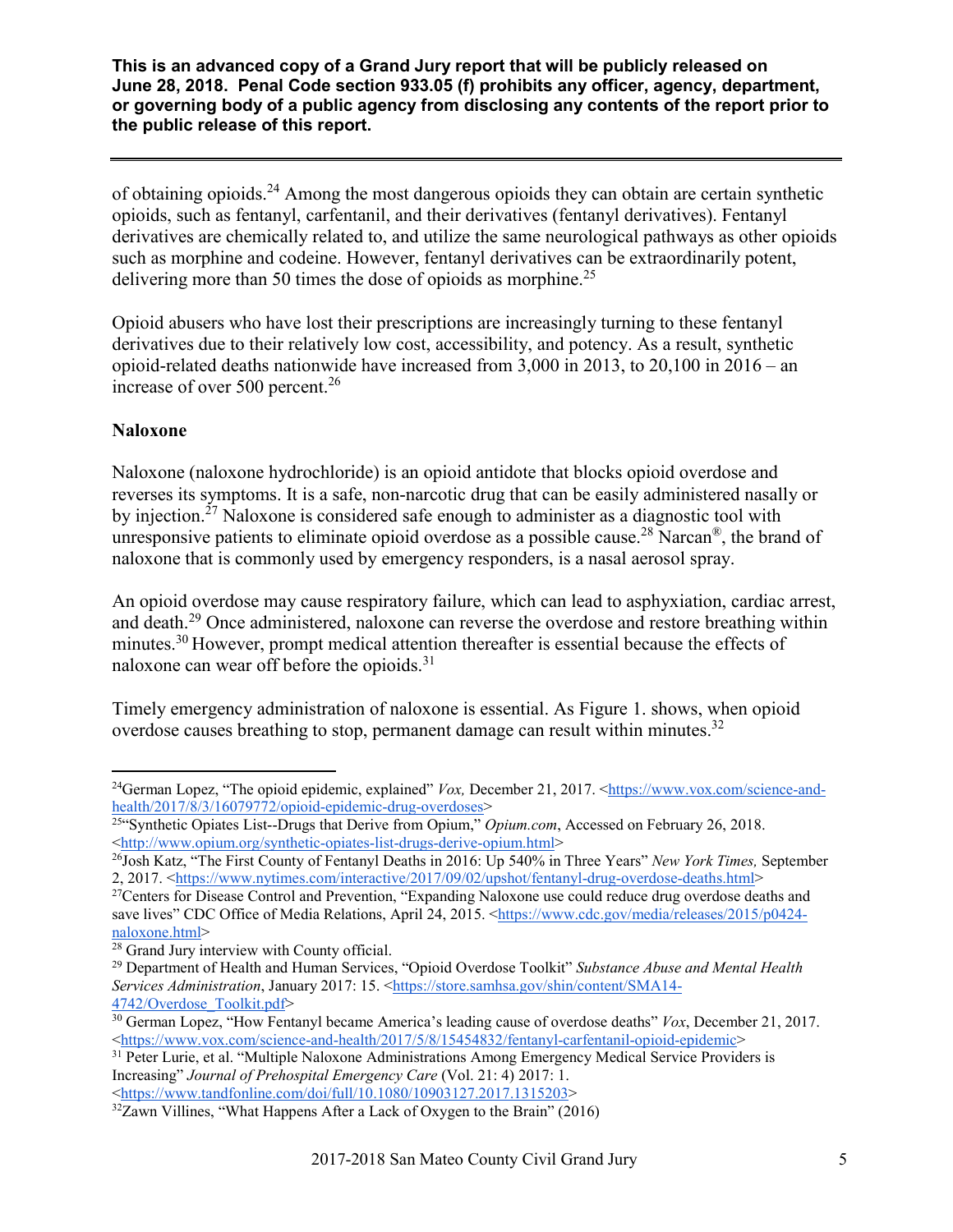| Figure 1.                             |                                             |  |
|---------------------------------------|---------------------------------------------|--|
| <b>Timeline after Breathing Stops</b> |                                             |  |
| Between 30-180 seconds                | Loss of consciousness                       |  |
| After one minute                      | Brain cells begin dying                     |  |
| After three minutes                   | Brain damage is likely                      |  |
| After five minutes                    | Coma and brain damage are almost inevitable |  |
| After ten minutes                     | Death is imminent                           |  |

While paramedics in the County carry naloxone, they may not arrive at the scene of an opioid overdose in time to save the victim. The required Emergency Medical Services (EMS) response times for the County shown in Figure 2. are illustrative. Law enforcement response times may be substantially less.<sup>33</sup>

| Figure 2.                                                                  |                  |                               |                                               |
|----------------------------------------------------------------------------|------------------|-------------------------------|-----------------------------------------------|
| <b>Emergency Medical Services - Permitted Response Times</b> <sup>34</sup> |                  |                               |                                               |
| <b>EMS Required</b><br><b>Response Times</b>                               | <b>Area Type</b> | <b>Emergency</b><br>Ambulance | <b>Fire-Paramedic</b><br><b>Non-Transport</b> |
| <b>Priority Response 135</b>                                               | Urban/Suburban   | $<$ 13 minutes                | $< 7$ minutes                                 |
|                                                                            | Rural            | $<$ 20 minutes                | $<$ 12 minutes                                |
|                                                                            | Remote           | $<$ 30 minutes                | $<$ 22 minutes                                |
| <b>Priority Response 2</b>                                                 | Urban/Suburban   | $<$ 23 minutes                | $<$ 15 minutes                                |
|                                                                            | Rural            | $<60$ minutes                 | $<$ 25 minutes                                |

<sup>&</sup>lt;sup>33</sup> Grand Jury Interviews with City and County law enforcement leadership.

<sup>&</sup>lt;sup>34</sup> Emergency Medical Services, "When Every Second Counts: San Mateo County Emergency Medical Services System Overview 2015-2016" *County of San Mateo*. Accessed on March 5, 2018.

<sup>&</sup>lt;https://www.smchealth.org/sites/main/files/file-attachments/ems\_annual\_final\_0.pdf>

<sup>&</sup>lt;sup>35</sup> Emergency Medical Services, "When Every Second Counts: San Mateo County Emergency Medical Services System Overview 2015-2016" pg. 10.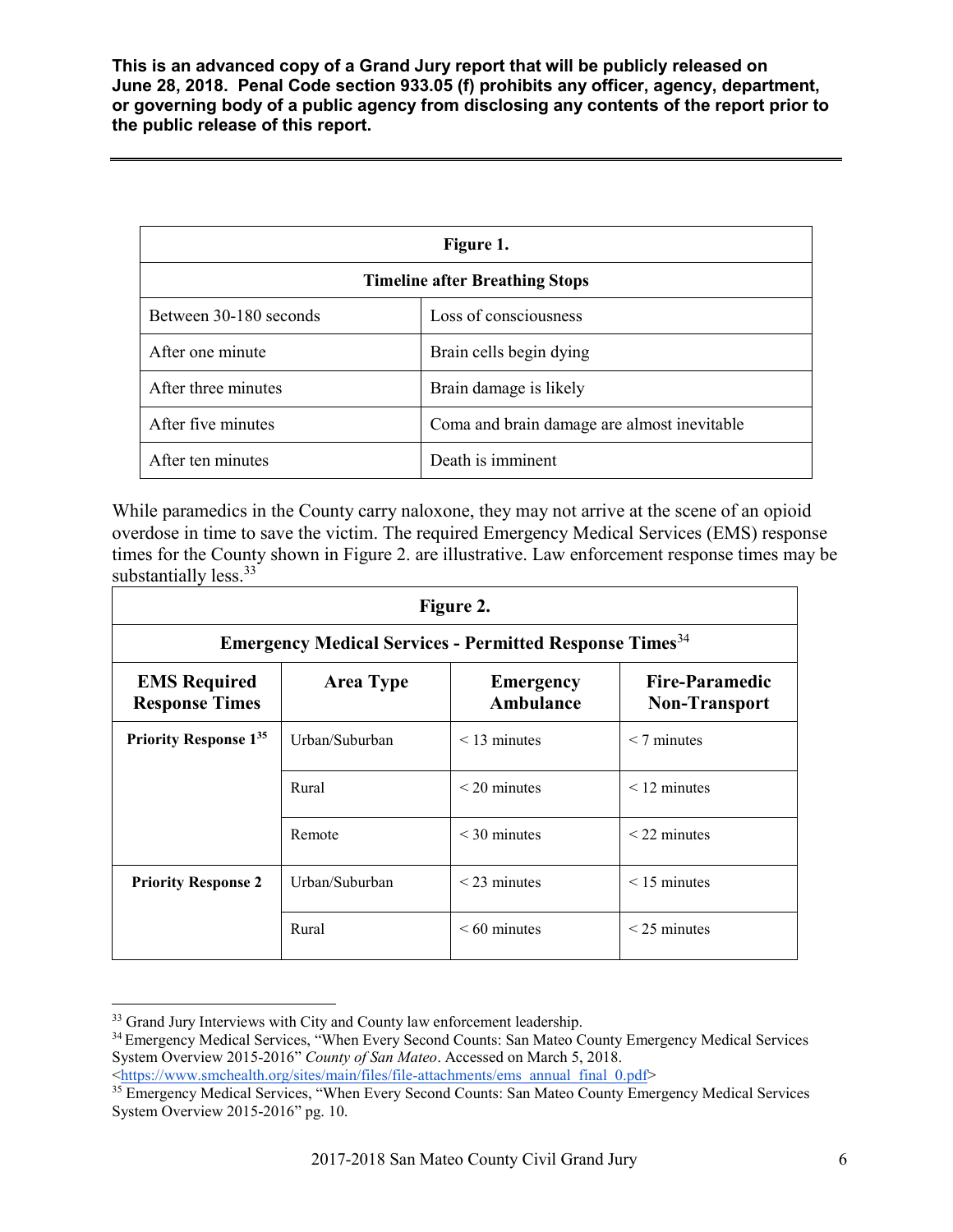| emote | 60 minutes | 30 minutes |
|-------|------------|------------|
|       |            |            |

The White House Commission on Opioids made the following recommendation regarding naloxone:

Naloxone is a lifesaver that rapidly reverses opioid overdose. It is the first line of defense in many parts of our country; if we lose someone to overdose we obviously have no chance to treat them and return them to a productive life. We urge you to mandate, with federal assistance, that naloxone be in the hands of every law enforcement officer in the United States…The Federal Government should ensure that naloxone is made available when there is the greatest chance for an overdose.<sup>36</sup>

## **DISCUSSION**

## **Equipping law enforcement with naloxone**

Equipping law enforcement officers with intranasal naloxone empowers them to protect the public and themselves from opioid overdose. Officer-carry naloxone programs are increasingly common and implemented by law enforcement agencies with minimal training and cost. These programs do not expose officers to criminal or civil liability.<sup>37</sup>

Fentanyl derivatives, including fentanyl, carfentanil and other analogs, can be absorbed into the body through any physical contact, including injection, oral ingestion, inhalation, transdermal transmission (through the skin), and contact with any mucus membranes.<sup>38</sup> While, in each individual case the size of a lethal dose depends on individual tolerance and body mass, per the Drug Enforcement Administration (DEA), a lethal dose of fentanyl may be as low as 2 to 3 milligrams, the equivalent of a few grains of salt. (See Figure 3.)



<sup>&</sup>lt;sup>36</sup> The President's Commission on Combating Drug Addiction and the Opioid Crisis, "Final Report Draft" (2017) 37 California Assembly Bill No. 635, October 10, 2013. <http://www.leginfo.ca.gov/pub/13-14/bill/asm/ab\_0601-0650/ab 635\_bill\_20130912\_enrolled.htm>

<sup>38</sup> U.S. Department of Justice, "A Briefing Guide for First Responder" *Drug Enforcement Agency,* June 6, 2017: 9. <https://www.dea.gov/druginfo/Fentanyl\_BriefingGuideforFirstResponders\_June2017.pdf*>.*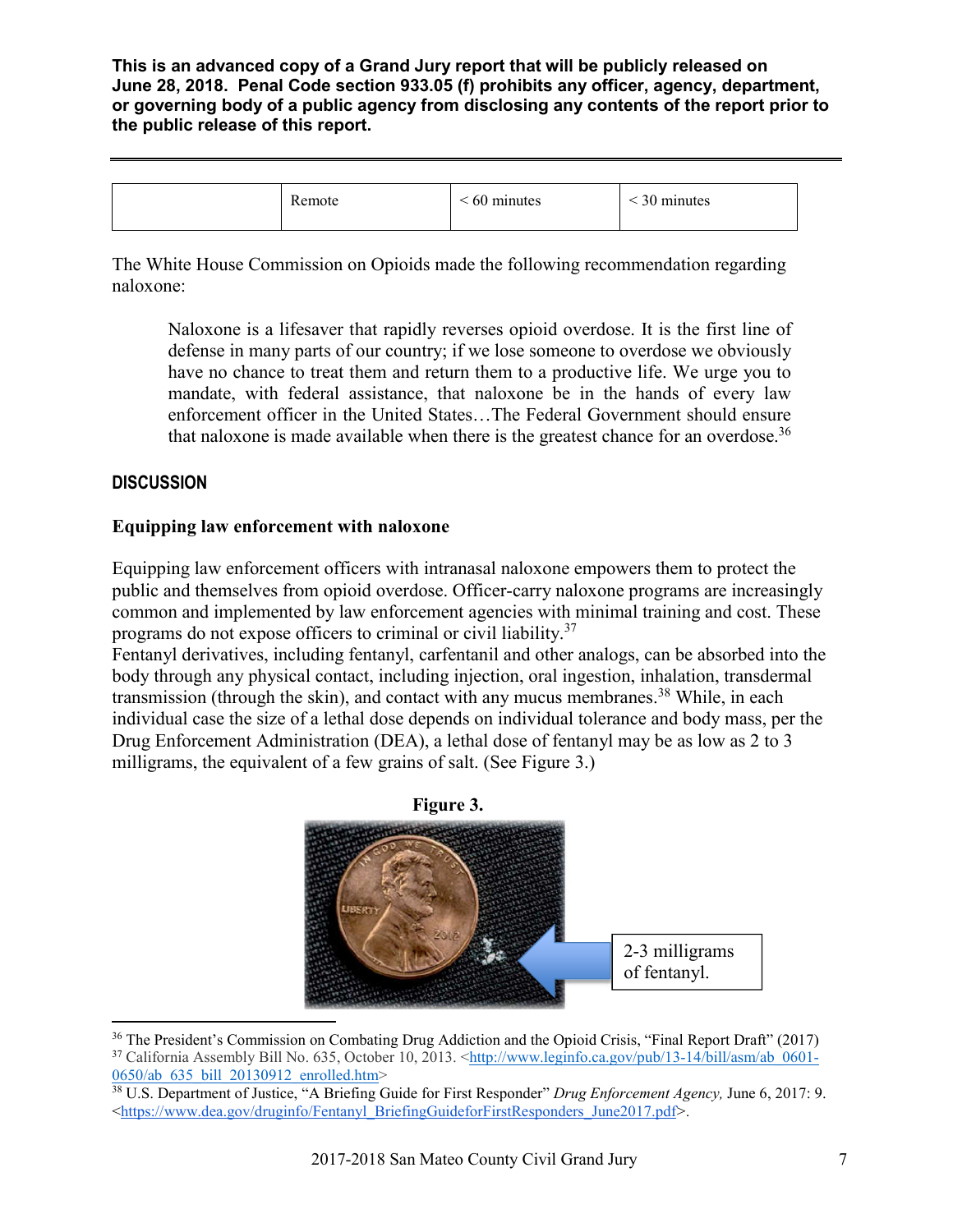The threat of accidental exposure is present in any instance where an officer is in proximity to fentanyl derivatives. The DEA identified the following situations, among others, as presenting a heightened risk of exposure: while purchasing fentanyl during undercover operations, processing drug evidence containing fentanyl or fentanyl-related substances, and processing non-drug evidence which may be contaminated with these substances or while providing aid to overdose victims.39

While all law enforcement officers in proximity to fentanyl derivatives are at risk of accidental exposure, the degree of risk corresponds to the individual officer's duties. Per DEA's policy guidance and Grand Jury interviews, law enforcement officers in the following units in San Mateo County are at a heightened risk of exposure to fentanyl derivatives: narcotics units, crime suppression units, Special Weapons and Tactics (SWAT) teams,  $K-9$  units,  $40$  and evidencehandling units.<sup>41</sup> <sup>42</sup>

Law enforcement officers have been exposed to fentanyl derivatives when responding to opioid overdoses, serving search warrants, supporting national law enforcement actions, and during narcotics operations. Fortunately, however, no law enforcement officers in the County have, as of the date of this report, suffered overdose as the result of accidental exposure to fentanyl derivatives.<sup>43</sup> As fentanyl derivatives continue to become more common in the County, the risk of exposure will continue to increase. The DEA recommends that, where an individual may have been exposed to fentanyl derivatives, immediate medical attention be sought.<sup>44</sup>

Law enforcement agencies across the U.S. have successfully implemented officer-carry naloxone programs. As of December 2016, over 1,200 law enforcement agencies in 39 states have equipped their officers with intranasal naloxone.<sup>45</sup>

As of the date of this report, 40 agencies in 24 California counties have implemented programs for their officers to carry naloxone. Another six agencies have approved an officer-carry naloxone program but have not yet implemented it. For a complete list of agencies that equip officers with Narcan in California, see Appendix 1.

 $39$  Ibid.

 $40$  K-9's can suffer the full effects of an opioid overdose, and due to the nature of their duties are at heightened risk of exposure. Naloxone is also an effective antidote for opioid overdose in canines. "New drug kits save police dogs from opioid overdoses" *CBS News*, June 1, 2017. <https://www.cbsnews.com/news/new-drug-kits-save-police-dogsfrom-opioid-overdoses/>. V.S. Copland, S.C. Haskins, J. Patz, "Naloxone reversal of oxymorphone effects in dogs" American Journal of Veterinary Research 50 (1989): 1854-8. <https://www.ncbi.nlm.nih.gov/pubmed/2482683>.

<sup>&</sup>lt;sup>41</sup> U.S. Department of Justice, "A Briefing Guide for First Responder" (2017): 13.<br><sup>42</sup> Grand Jury Interviews with law enforcement leadership.<br><sup>43</sup> Grand Jury Interviews with law enforcement leadership.

<sup>&</sup>lt;sup>44</sup> U.S. Department of Justice, "A Briefing Guide for First Responder" (2017): 16.

<sup>45&</sup>quot;US Law Enforcement Who Carry Naloxone" North Carolina Harm Reduction Coalition Last modified February 12, 2018 <http://www.nchrc.org/law-enforcement/us-law-enforcement-who-carry-naloxone>.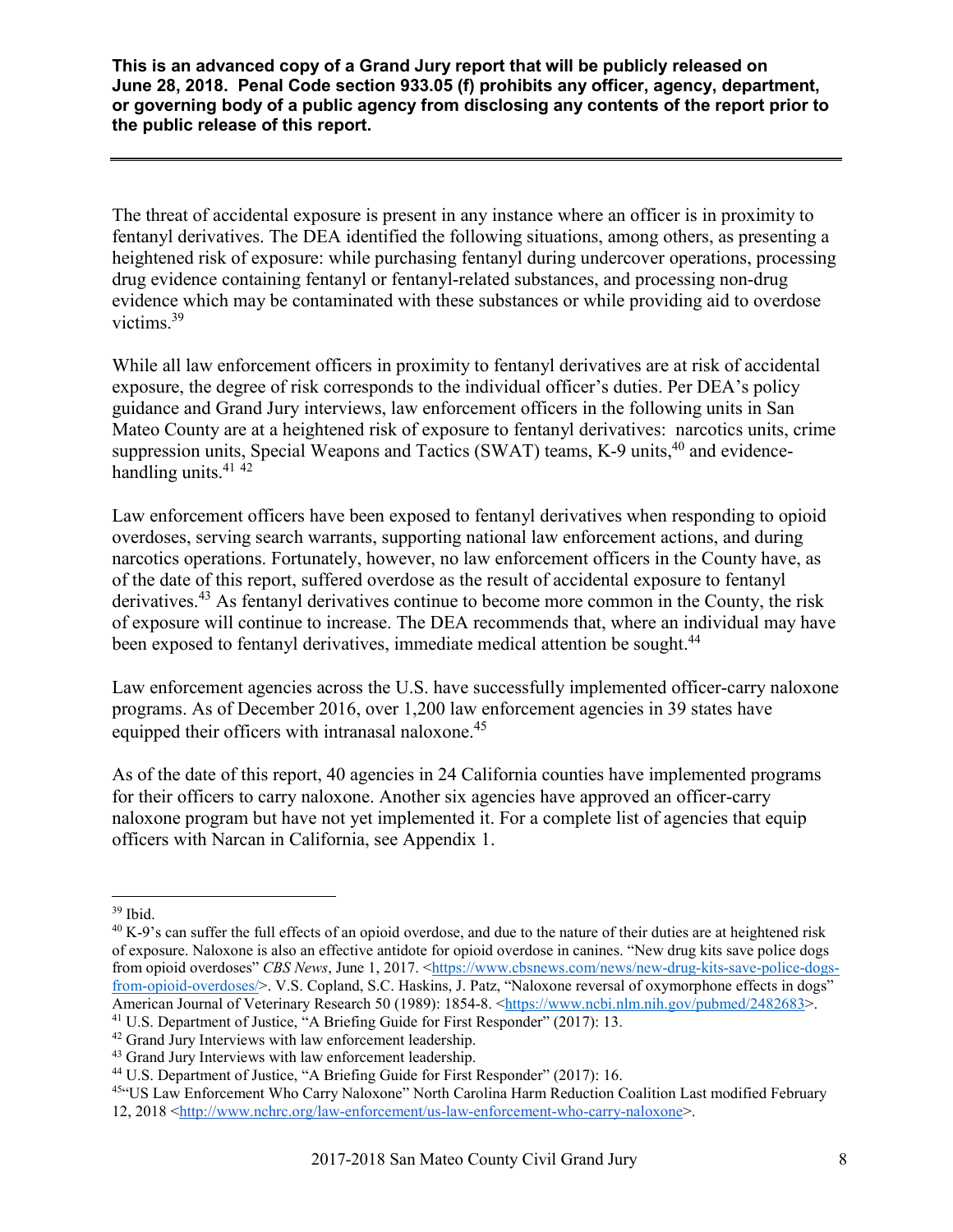Only eight California agencies have, as of the date of this report, published information regarding officer-administered naloxone "rescues" of overdose victims.46 Those eight have reported a total of 103 rescues. As a majority of these agencies have not reported on their rescues, the actual number may well be higher than 103.

Officer-carry naloxone programs can be implemented with as little as one hour of training and can be added into existing annual first aid certification programs.<sup>47</sup> Such programs are readily available through a variety of sources.<sup>48</sup> Additionally, using "train-the-trainer" methods, agencies can quickly and efficiently train their entire force with minimal impact.<sup>49</sup>

The Commission on Peace Officer Standards and Training (POST) sets minimum selection and training standards for California law enforcement.<sup>50</sup> While the POST has yet to establish training protocols for the administration of naloxone, in October 2014 POST and California Emergency Medical Standards Authority began the process of developing course content and competencies for naloxone administration as an "optional skill."<sup>51</sup>

Equipping Officers with intranasal naloxone is inexpensive. The Los Angeles Police Department's (LAPD's) naloxone program provides a cost example for a complete and selfcontained Narcan field kit. The LAPD determined that each Narcan field kit costs \$137.95 and should contain:

## **Figure 4. Narcan Field Kit and Costs**

- Narcan atomizer unit (two doses) (\$75.00)
- $\bullet$  Bag/pouch (\$4.95)
- Expiration Pull Tight Security Seal (\$17.99)

 <sup>46</sup> The Grand Jury counts a "rescues," as an intervention in which a trained officer administered nasal naloxone, the naloxone reversed the effects of an opioid overdose, the patient survived the incident, and the law enforcement agency publicized the results.

<sup>47</sup> Rian Fisher, Daniel O'Donnell, Bradley Ray, and Daniel Rusyniak "Police Officers Can Safely and Effectively Administer Intranasal Naloxone" *Journal of Prehospital Emergency Care* (Vol. 20:6, 2016): 675-680. DOI: 10.1080/10903127.2016.1182605

<sup>48</sup> "Law Enforcement Training Safety Videos and Resources" North Carolina Harm Reduction Coalition. Accessed on April 5, 2018 <http://www.nchrc.org/law-enforcement/law-enforcement-safety-videos-and-resources> <sup>49</sup> Grand Jury Interviews with law enforcement leadership.

<sup>50</sup> "About POST" *The Commission on Peace Officer Standards and Training.* Accessed on: May 10th, 2018 https://post.ca.gov/About-Us

<sup>51</sup> POST Monthly Reports, "Monthly Report: October 2014" *The Commission on Peace Officer Standards and Training* Accessed on May 10<sup>th</sup>, 2018. < https://post.ca.gov/October-2014-Report>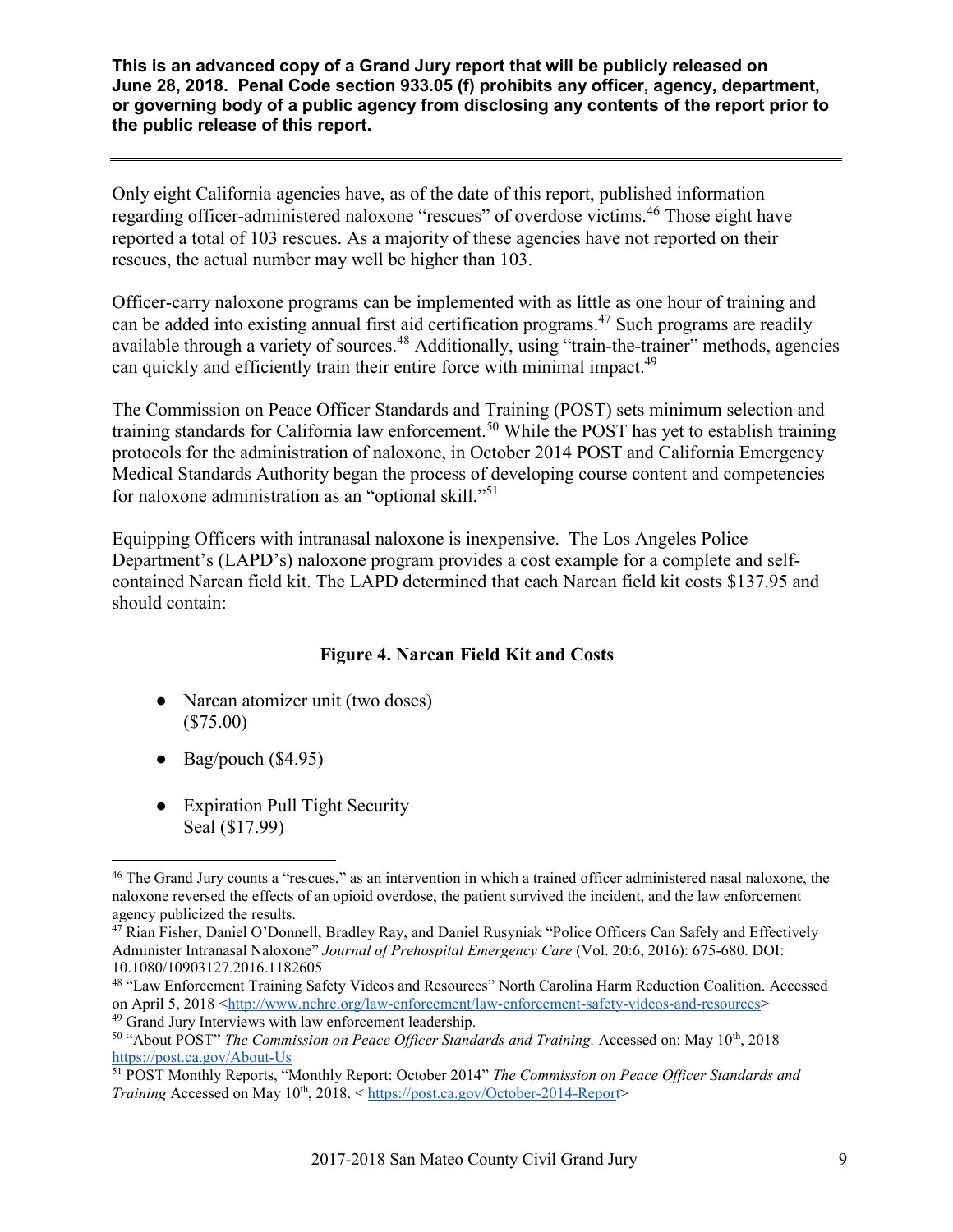- Gloves  $(\$6.00)$
- A Safety Shield Face Mask  $($35.00)^{52}$



Based on the LAPD numbers, the cost of initially equipping a police department with 50 units of Narcan field kits would be approximately \$6,900. Costs of supplying a unit with Narcan can be reduced to \$75 where only the atomizer unit is purchased (and carried in existing first aid bags), rather than a full field kit. Narcan atomizer units do expire and must be replaced every eighteen to twenty-four months. But the ongoing cost should not be prohibitive. Some County law enforcement agencies stated that the estimated cost of equipping officers with Narcan could be absorbed within existing department budgets.<sup>53</sup>

Partnerships with public and private entities can further reduce these costs. For instance, the LAPD received a donation of 6,000 Narcan doses from Adapta Pharmaceuticals, Los Angeles Sheriff's Department received 5,000 Narcan doses from the California Department of Public Health, and San Francisco received a donation of 3,600 doses of Narcan from the Drug Overdose Prevention and Education Project.<sup>54</sup> The Santa Cruz Police Department financed the purchase of Narcan for their initial implementation with funds from Janus, a local nonprofit organization, through a Substance Abuse Block Grant.<sup>55</sup>

Officer-carry naloxone programs will not expose officers to criminal or civil liability. California Civil Code Section 1714.22 protects trained first responders from professional review, liability in

 <sup>52</sup> Kevin Bayona, "Factsheet: NARCAN Program" *Los Angeles Police Department Evaluation and Administration Unit*, January 2017. Last modified March 1, 2017. <http://www.lapdpolicecom.lacity.org/031417/BPC\_17-0077.pdf>.

<sup>&</sup>lt;sup>53</sup> Grand Jury Interviews with law enforcement leadership.

<sup>54</sup> "California Comprehensive Overdose Treatment Protection Signed by Governor" *Harm Reduction Coalition* 

<sup>&</sup>lt;sup>55</sup> Ryan Masters, "Santa Cruz police issue overdose antidote in nasal spray form to officers" Santa Cruz Sentinel, December 5, 2016. <http://www.santacruzsentinel.com/article/NE/20161205/NEWS/161209867>.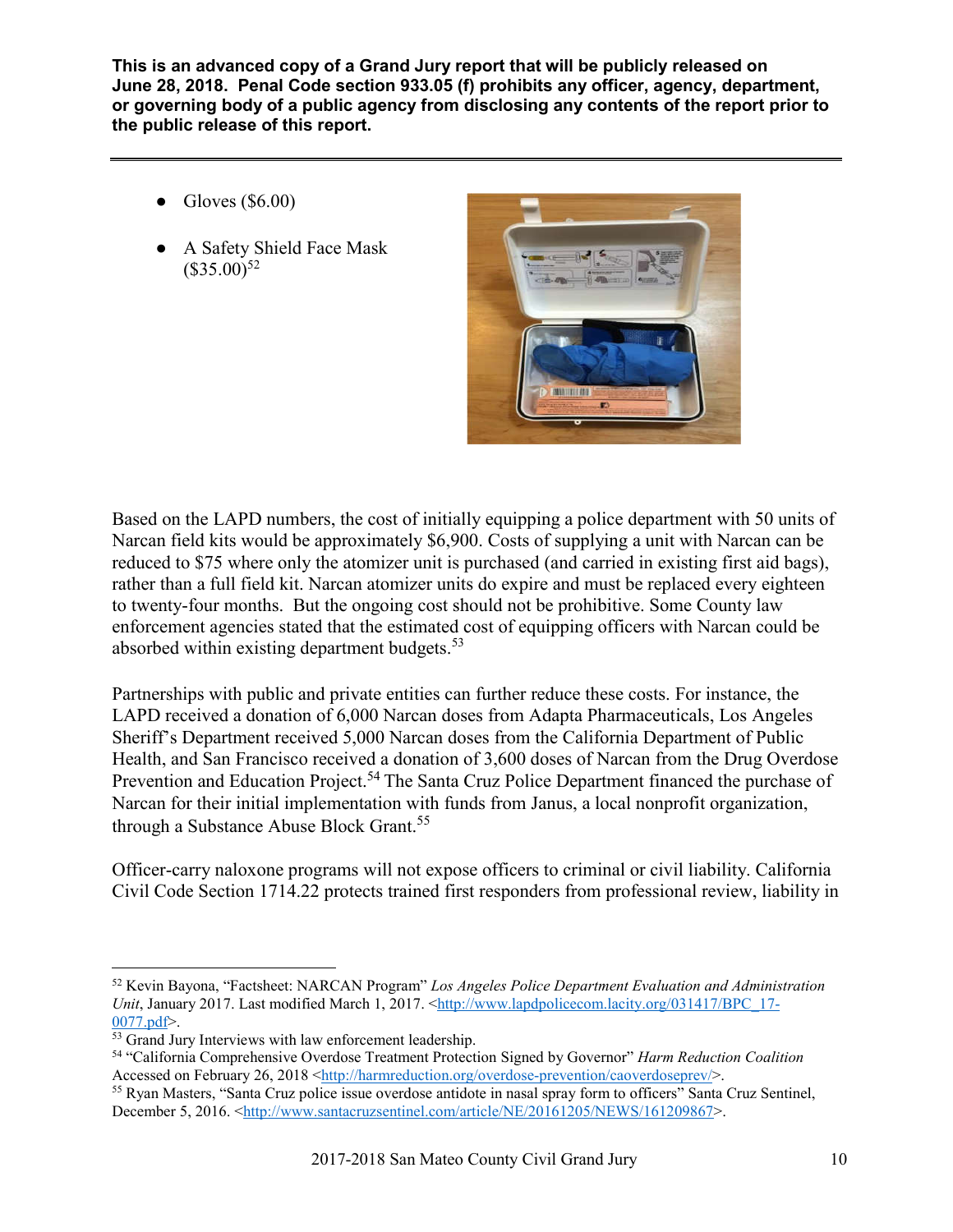a civil action, or criminal prosecution for possession or administration of an opioid antagonist.<sup>56</sup> However, an analysis of any possible claims that might be pursued for failure to administer naloxone is beyond the scope of this report.

## **Opioids in San Mateo County**

In February 2017, San Mateo County Health System (CHS) issued the public health alert *Opioid Dependency and Deaths in San Mateo County*. <sup>57</sup> The alert reported that an estimated 7,800 County residents were dependent upon opioids, that prescription opioid use in adolescents was increasing, and that "the prevalence of synthetic fentanyl laced drugs [in the County] is likely to increase." <sup>58</sup> The California Department of Public Health confirmed 19 opioid overdose fatalities in the County during 2016.59 Fortunately, rates of opioid abuse, including prescription and street drugs, are currently lower in the County than in many other Bay Area communities.<sup>60</sup> The CHS updated its February 2017 alert in October 2017, to report that "…the County does not seem to be experiencing anywhere near the same level of morbidity and mortality that other jurisdictions in the United States are experiencing."<sup>61</sup>

San Mateo County has taken steps to address opioid abuse. The CHS is monitoring opioid prescription rates and educating prescribers about best practices. The CHS is also tracking the presence of fentanyl derivatives in the County in conjunction with law enforcement, the Coroner's Office, and other agencies.

Fentanyl derivatives are becoming more prevalent in the County. The Sheriff's Forensic Laboratory, which conducts chemical testing on suspect substances seized in law enforcement operations, saw the number of fentanyl samples triple between 2016 and 2017.<sup>62</sup> The County's close proximity to San Francisco, a major point of entry for fentanyl derivatives imported from abroad, further exposes County law enforcement and residents to fentanyl derivatives.<sup>63</sup>

At present, the only first responders in the County authorized to carry naloxone are fire department and ambulance paramedics. While the Sheriff's Office is considering implementing a

 <sup>56</sup> These protections were added by California Assembly Bill No. 635, October 10, 2013.

<sup>&</sup>lt;http://www.leginfo.ca.gov/pub/13-14/bill/asm/ab\_0601-0650/ab\_635\_bill\_20130912\_enrolled.htm> 57 Scott Morrow, "Public Health Alert: Opioid Dependency and Deaths in San Mateo County" *County of San Mateo* 

*Health System* February 7, 2017: 1. <http://www.smchealth.org/sites/main/files/fileattachments/opioid\_health\_alert - 020717.pdf>.

 $\overline{58}$  Ibid.

<sup>59</sup> California Department of Public Health, "San Mateo Numbers at a Glance" *California Opioid Overdose Surveillance Dashboard* (2018).

 $60$  Detailed information comparing opioid abuse statistics for the County to other California counties is available at <https://pdop.shinyapps.io/ODdash\_v1>.

<sup>61</sup> Scott Morrow, Greg Gilbert, "Open Letter to Sheriff Bolanos and Police Chiefs in San Mateo County" *County of San Mateo Health System* October 24, 2017.

<sup>&</sup>lt;sup>62</sup> Grand Jury Interviews with Sheriff's Forensic laboratory leadership.

<sup>&</sup>lt;sup>63</sup> Grand Jury Interviews with law enforcement leadership.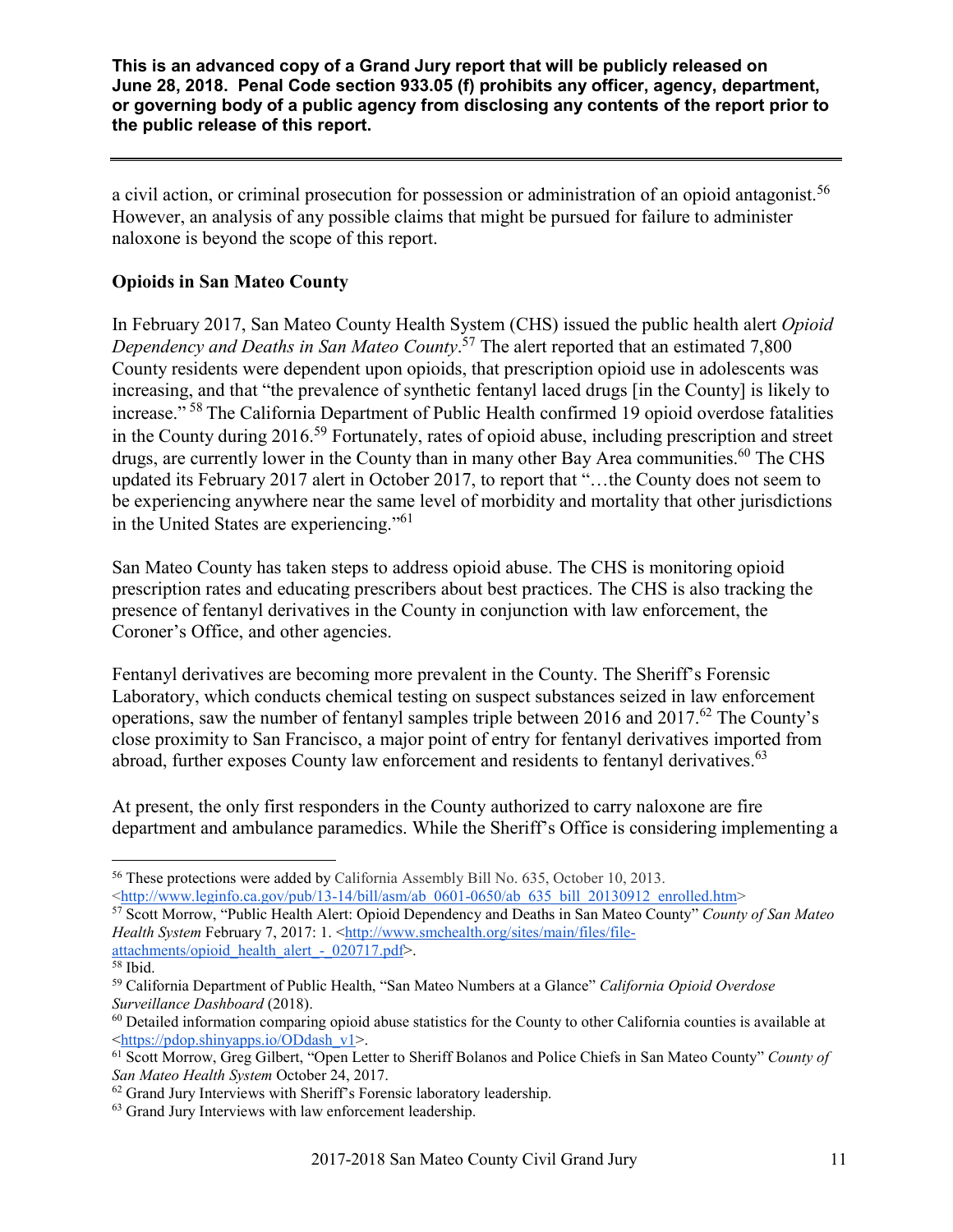naloxone carry program for the NTF, no law enforcement agencies in the County have authorized officers to carry naloxone. Employees in the Coroner's Office and Forensic Laboratory are also at heightened risk of accidental exposure, and are not equipped with naloxone.

Despite the lack of official authorization, the risk posed by accidental synthetic opioid exposure is such that some individual County employees, including one County official, have purchased intranasal naloxone using their own funds to safeguard themselves and their colleagues. Another County official advised employees to buy their own naloxone to protect themselves.<sup>64</sup>

Arguments against equipping law enforcement with naloxone include:

- The number of "rescues" that law enforcement in the County could make is uncertain, and therefore the public health benefits of officer-carry naloxone programs are uncertain.
- Any program comes with costs, including the "cost" of not pursuing other opportunities to enhance public safety.
- Additionally, there are concerns that law enforcement officers are not medical professionals and should not be relied upon to provide medical treatment to opioid overdose victims.

However, the Grand Jury finds that the potential benefits of officer-carry naloxone programs outweigh these concerns.

- As fentanyl derivatives continue to become more prevalent and more dangerous, it is reasonable to assume--based on "rescues" reported by other agencies--that some lives in the County will be saved if officers carry naloxone.
- The costs of an officer-carry intranasal naloxone program are small; therefore the reasonably expected future benefits outweigh the costs.
- Narcan (which is administered intranasally) is not intravenous naloxone--administration does not require an IV, shot, or other medical procedure. Law enforcement agencies in California and nationwide who have already implemented an officer-carry Narcan program recognize that trained officers are fully capable of administering this safe, fast acting, and effective drug.
- By equipping officers with Narcan, San Mateo County is not pioneering a new program. Rather, the County will be following the recommendations of federal agencies and a White House commission by implementing a program that has already been put in place by over 1,200 police agencies nationwide.

Those who survive an overdose are still in considerable danger. Continuous care, readily accessible, medically assisted treatment for overdose patients, ongoing community education and

<sup>&</sup>lt;sup>64</sup> Grand Jury Interviews with law enforcement leadership.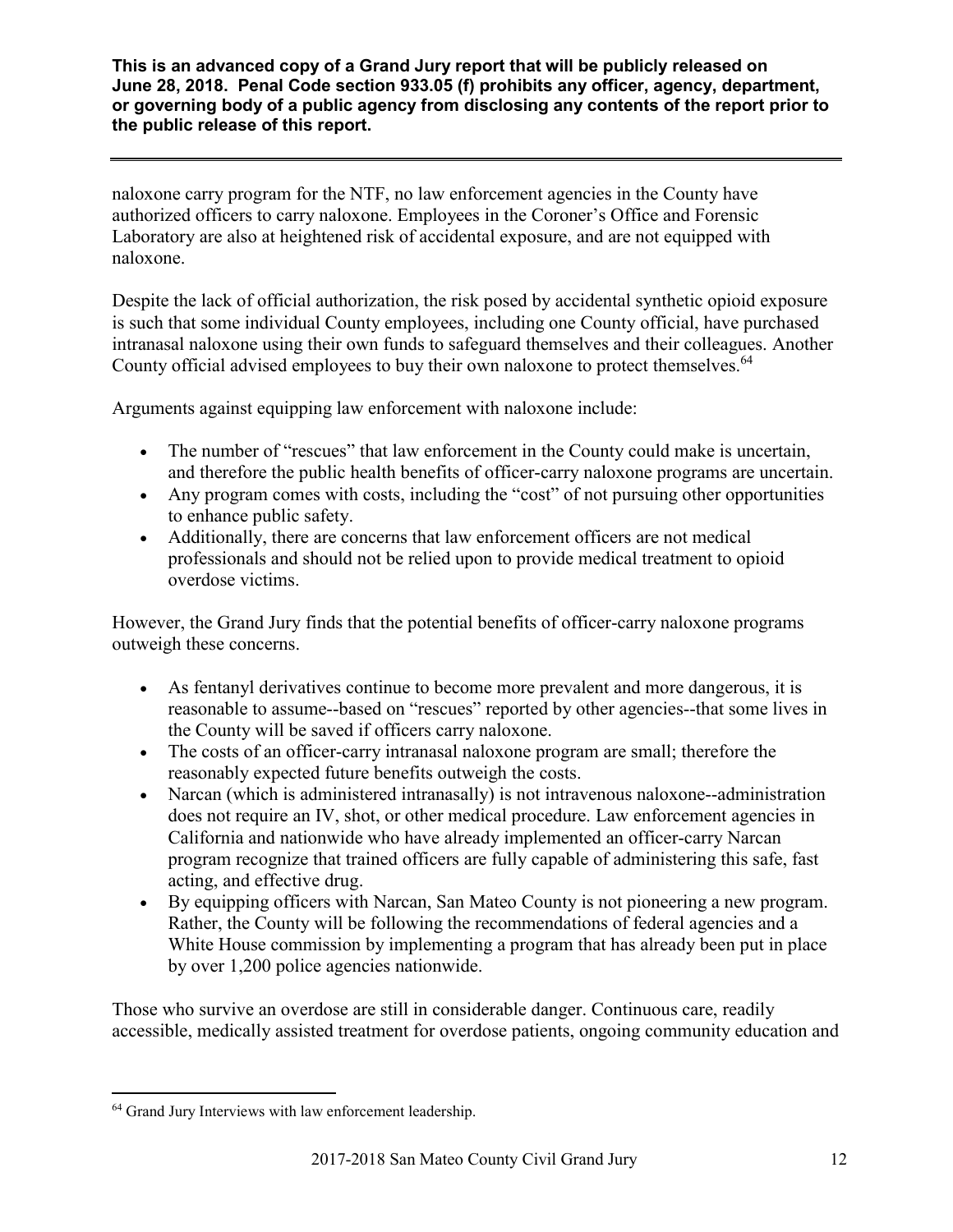diligent oversight is essential to protect residents and County personnel from the effects of the opioid epidemic. Equipping officers to carry naloxone is a necessary first step.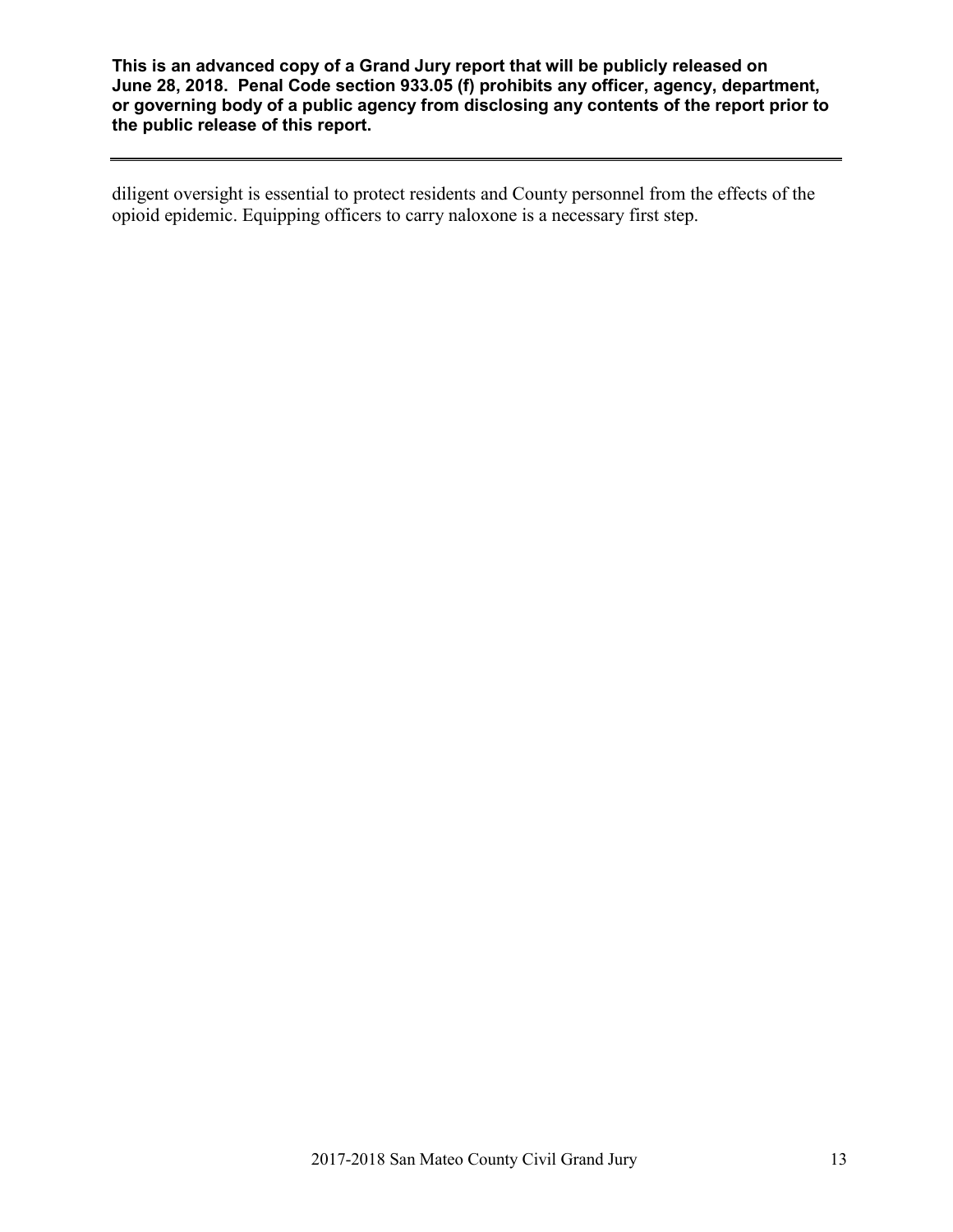## **FINDINGS**

The 2017-2018 San Mateo County Civil Grand Jury finds the following to be true:

F1. Untreated opioid overdose can cause brain damage and death.

F2. Naloxone is a safe, nontoxic drug that can stop and reverse the effects of opioid overdose.

F3. Narcan® is a brand of intranasal naloxone, which can be successfully administered with no more than one hour of training.

F4. Fire department and ambulance paramedics are the only emergency responders within the County currently carrying naloxone.

F5. Law enforcement officers may arrive at the scene of opioid overdose before paramedics.

F6. Law enforcement officers' risk of accidental exposure to fentanyl derivatives varies based on their roles and responsibilities. Narcotics units, crime suppression units, SWAT teams, K-9 units, and evidence-handling units are at a heightened risk of exposure.

F7. Certain law enforcement officers and Sheriff's Forensic Lab and Coroner's Office personnel are at heightened risk of exposure to fentanyl derivatives.

F8. Equipping and training officers with intranasal naloxone is inexpensive and the associated costs can be absorbed into existing programs and budgets.

## **RECOMMENDATIONS**

The 2017-2018 San Mateo County Civil Grand Jury recommends that the San Mateo County Sheriff's Office, the Broadmoor Police Protection District, and the Police Departments of Atherton, Belmont, Brisbane, Burlingame, Colma, Daly City, East Palo Alto, Foster City, Hillsborough, Menlo Park, Pacifica, Redwood City, San Bruno, San Mateo, and South San Francisco, do the following by December 31, 2018:

R1. Train and equip law enforcement officers at heightened risk of exposure to fentanyl derivatives with intranasal naloxone as a minimum standard of practice.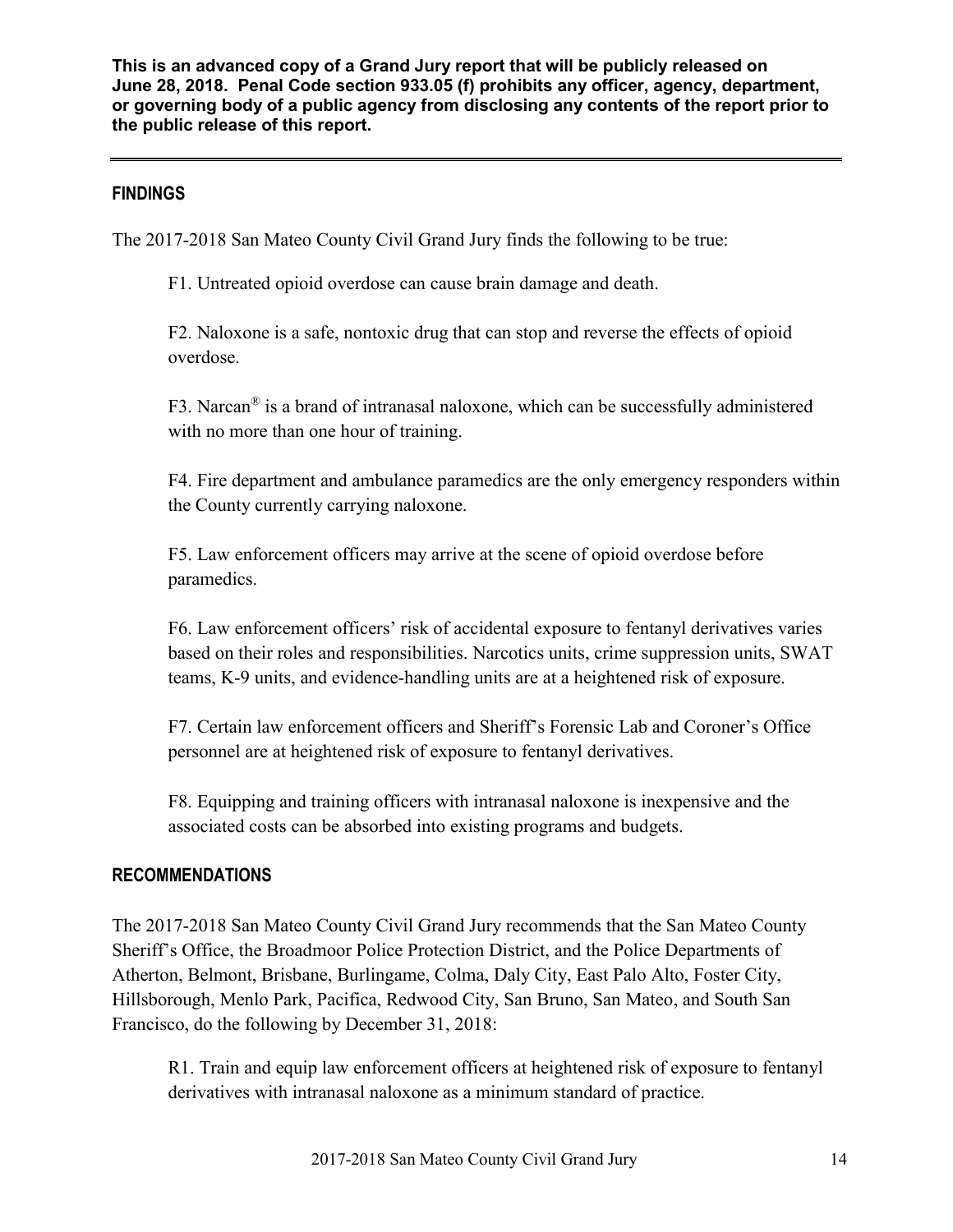R2. Evaluate training and equipping all law enforcement officers with intranasal naloxone in order to protect themselves and the general public.

The 2017-2018 San Mateo County Civil Grand Jury further recommends that the San Mateo County Coroner do the following by December 31, 2018:

R3. Train and equip Coroner's Office personnel at a heightened risk of exposure to fentanyl derivatives with intranasal naloxone.

The 2017-2018 San Mateo County Civil Grand Jury further recommends that the San Mateo County Sheriff do the following by December 31, 2018:

R4. Train and equip Sheriff's Forensic Lab personnel at a heightened risk of exposure to fentanyl derivatives with intranasal naloxone.

## **REQUEST FOR RESPONSES**

Pursuant to Penal Code Section 933.05, the Grand Jury requests the following to respond to the foregoing Findings and Recommendations referring in each instance to the number thereof:

- San Mateo County cities and the Broadmoor Police Protection District to respond no later than 90 days after the date of this Grand Jury Report.
- San Mateo County Sheriff to respond no later than 60 days after the date of this Grand Jury Report.
- The San Mateo County Board of Supervisors to respond no later than 90 days after the date of this Grand Jury Report.
- The Coroner to respond no later than 60 days after the date of this Grand Jury Report.

The governing bodies indicated above should be aware that the comment or response of the governing body must be conducted subject to the notice, agenda, and open meeting requirements of the Brown Act.

## **METHODOLOGY**

The Grand Jury interviewed law enforcement officers from these organizations within the County:

- Belmont Police Department
- Daly City Police Department
- East Palo Alto Police Department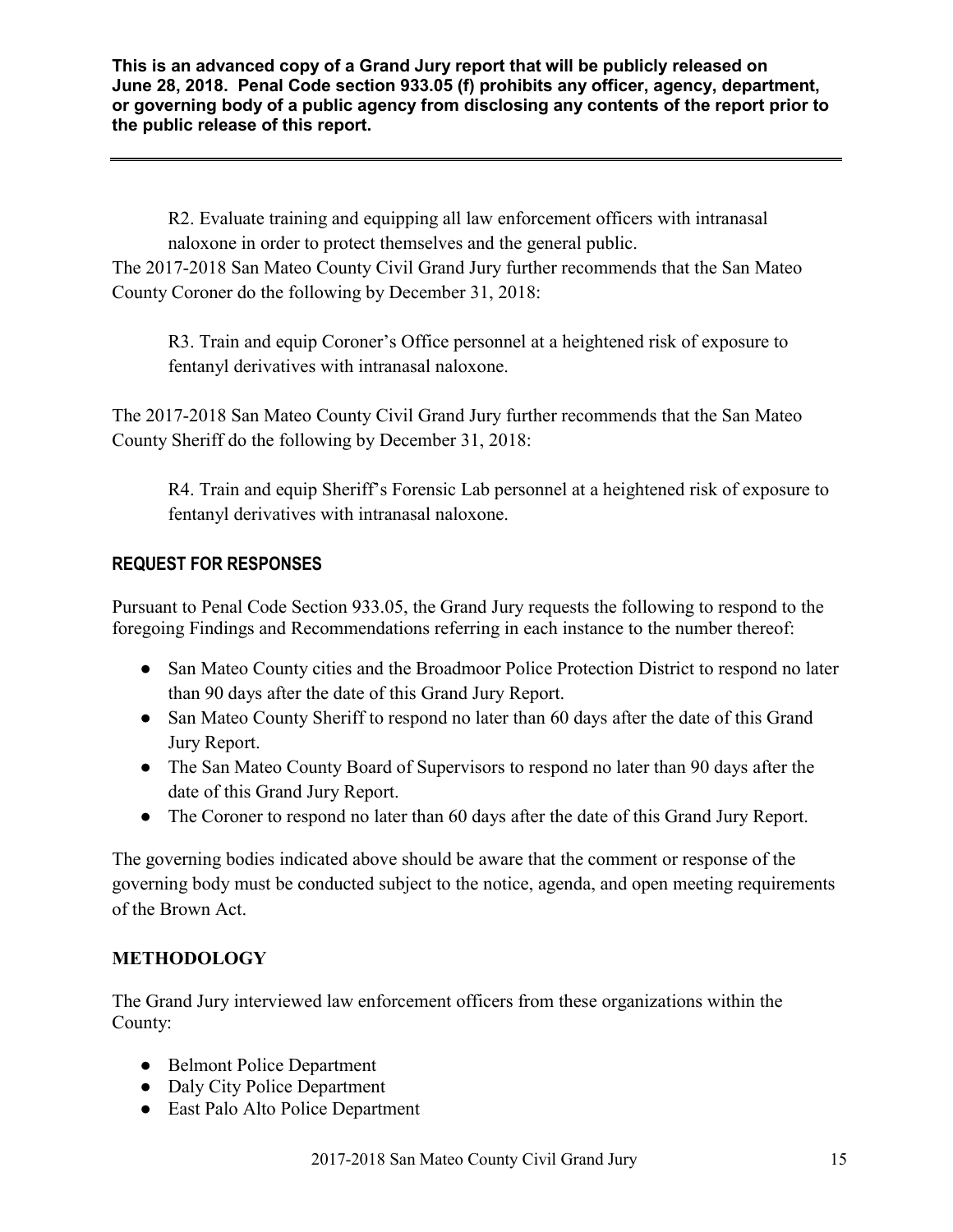- Menlo Park Police Department
- San Mateo County Narcotics Task Force
- Redwood City Police Department
- San Mateo County Sheriff's Office
- San Mateo Police Department
- South San Francisco Police Department

The Grand Jury interviewed individuals at the County Coroner's Office, the Sheriff's Forensic Laboratory, and the County Health System.

The Grand Jury reviewed numerous publications and materials regarding the opioids epidemic, including without limitation those listed in the bibliography. 65

<sup>&</sup>lt;sup>65</sup> The Grand Jury's source for local statistical and demographic information regarding the opioid crisis comes from the California Department of Public Health's (CDPH) California Opioid Overdose Surveillance Dashboard.  $\leq$ https://pdop.shinyapps.io/ODdash\_v1/> The CDPH collected this data in conjunction with the Office of Statewide Health Planning and Development, the Department of Justice, and the California Health Care Foundation. Data sources include; Multiple Cause of Death Files, Emergency Department Visit & Inpatient Discharge Data, and Controlled Substance Utilization Review and Evaluation System (CURES) prescription drug data. The Grand Jury also utilized data from county entities. National data is from the Centers for Disease Control and Prevention (CDC), Department of Health and Human Services, the Commission on Combating Drug Addiction and the Opioid Crisis Final Report Draft, Drug Abuse, the National Institutes of Health (NIH), National Institute on Drug Abuse, NIDA, Drug Enforcement Administration (DEA), Substance Abuse and Mental Health Services Administration (SAMHSA), North Carolina Harm Reduction Coalition.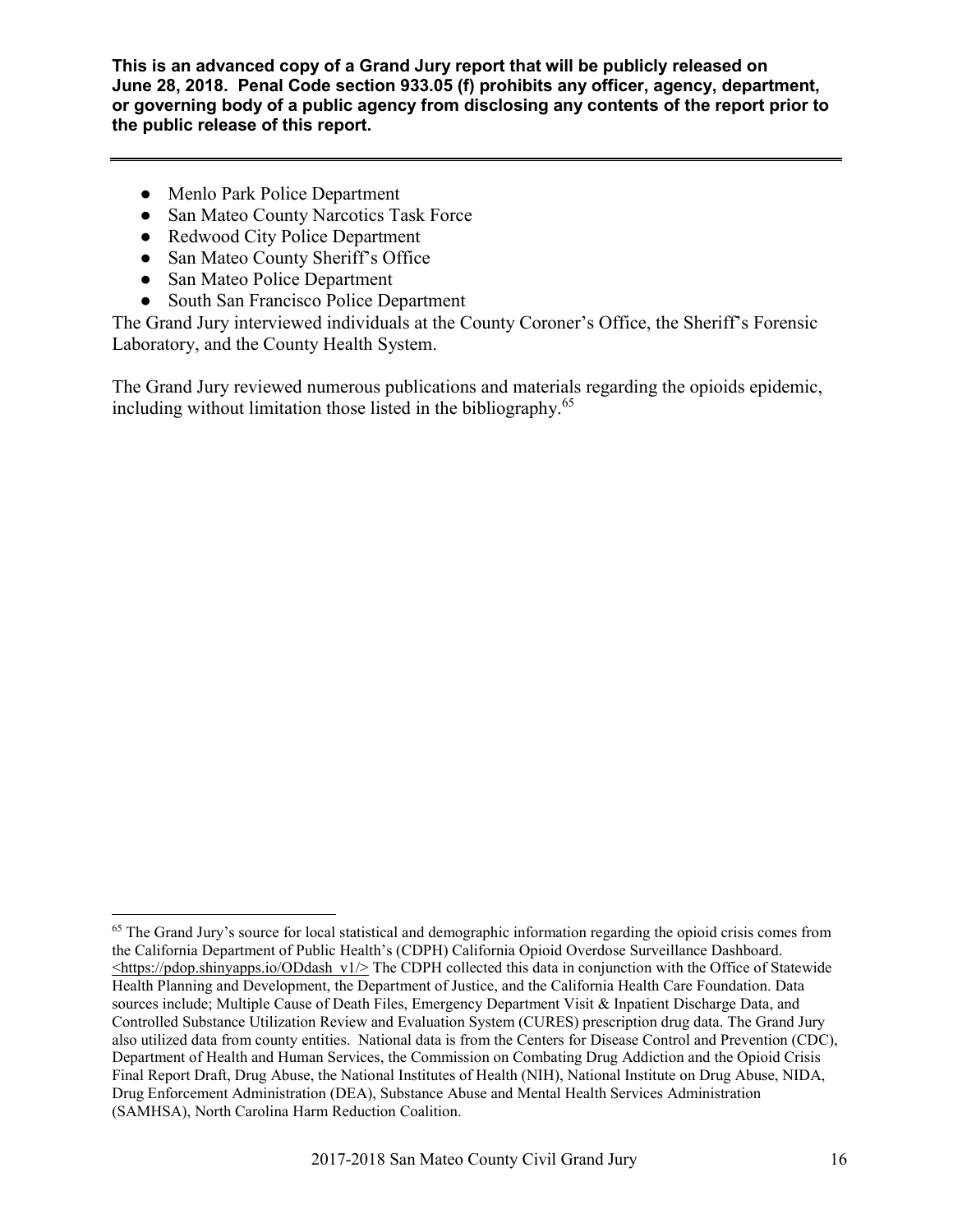## **BIBLIOGRAPHY**

Kevin Bayona, "Factsheet: NARCAN Program" Los Angeles Police Department Evaluation and Administration Unit, January 2017. Last modified March 1, 2017. <http://www.lapdpolicecom.lacity.org/031417/BPC\_17-0077.pdf>.

Brady Dennis, "Opioids are among the most prescribed drugs. Here are the most common versions" *Washington Post, April 14, 2014. <*www.washingtonpost.com/news/to-yourhealth/wp/2014/04/14/ban-some-pain-killers-here-are-6-common-opioids/>

California Department of Public Health, "San Mateo Numbers at a Glance" *California Opioid Overdose Surveillance Dashboard* (2018). Accessed February 26, 2018. <https://pdop.shinyapps.io/ODdash\_v1/>,

"New drug kits save police dogs from opioid overdoses" CBS News, June 1, 2017. <https://www.cbsnews.com/news/new-drug-kits-save-police-dogs-from-opioid-overdoses/>.

Centers for Disease Control and Prevention, "Expanding Naloxone use could reduce drug overdose deaths and save lives" *CDC Office of Media Relations,* April 24, 2015. <https://www.cdc.gov/media/releases/2015/p0424-naloxone.html>

Centers for Disease Control and Prevention, "Fentanyl: Preventing Occupational Exposure to Emergency Responders" National Institute for Occupational Safety and Health, Last Modified August 30, 2017. <https://www.cdc.gov/niosh/topics/fentanyl/risk.html>.

Centers for Disease Control and Prevention, "Prescription Opioid Overdose Data" Last Modified August 1, 2017. <https://www.cdc.gov/drugoverdose/data/overdose.html>.

Centers for Disease Control and Prevention, "Understanding the Epidemic". Last modified August 30, 2017. <https://www.cdc.gov/drugoverdose/epidemic/index.html>.

Christopher J. Ruhm, "Geographic Variation in Opioid and Heroin Involved Drug Poisoning Mortality Rates" *American Journal of Preventive Medicine* 53 (2017): 745 – 753. Accessed February 28, 2018. <doi.org/10.1016/j.amepre.2017.06.009>,

V.S. Copland, S.C. Haskins, J. Patz, "Naloxone reversal of oxymorphone effects in dogs" *American Journal of Veterinary Research 50* (1989): 1854-8. https://www.ncbi.nlm.nih.gov/pubmed/2482683.

Dan Keating, Samuel Granados, "See how deadly street opioids like 'elephant tranquilizer' have become" *Washington Post,* October 25, 201*7.* <https://www.washingtonpost.com/graphics/2017/health/opioidsscale/?utm\_term=.3589990cde76>.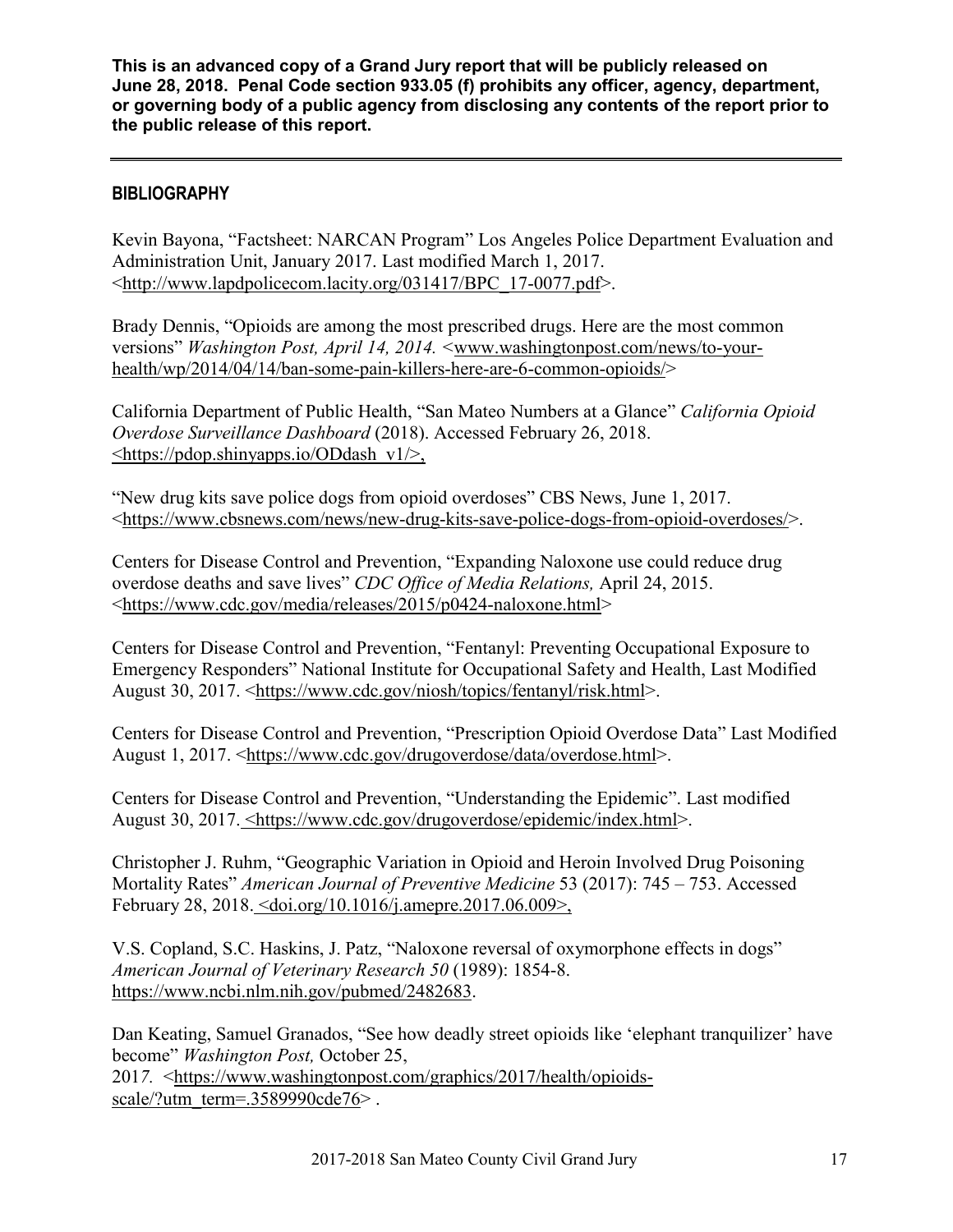Department of Health and Human Services, "Key Substance Use and Mental Health Indicators in the United States: Results from the 2015 National Survey on Drug Use and Health" *Substance Abuse and Mental Health Services Administration.* Last Modified September, 2016. <https://www.samhsa.gov/data/sites/default/files/NSDUH-FFR1-2015/NSDUH-FFR1- 2015/NSDUH-FFR1-2015.pdf>.

Department of Health and Human Services, "Opioid Overdose Toolkit" Substance Abuse and Mental Health Services Administration, January, 2017: 15. <https://store.samhsa.gov/shin/content/SMA14-4742/Overdose\_Toolkit.pdf>

Drug Enforcement Administration, "DEA Warning to Police and Public: Fentanyl Exposure Kills" *Drug Enforcement Administration Office of Public Affairs*, June 10, 2016. <https://www.dea.gov/divisions/hq/2016/hq061016.shtml>

Eric D. Harden, "Determination that a Public Health Emergency Exists" *Office of the Assistant Secretary for Preparedness and Response,* Last modified October 26, 2017. <https://www.phe.gov/emergency/news/healthactions/phe/Pages/opioids.aspx>

"California Comprehensive Overdose Treatment Protection Signed by Governor" *Harm Reduction Coalition* Accessed on February 26, 2018. <http://harmreduction.org/overdoseprevention/caoverdoseprev/>.

Food and Drug Administration. "Summary Review for Regulatory Action: NARCAN® (naloxone hydrochloride) nasal spray," *FDA Approved Drug Products*. Last modified January 24, 2017. <https://www.accessdata.fda.gov/drugsatfda\_docs/summary\_review/2017/208411s001SumR.pdf>.

German Lopez, "The opioid epidemic, explained" *Vox,* December 21, 2017. <https://www.vox.com/science-and-health/2017/8/3/16079772/opioid-epidemic-drugoverdoses>

German Lopez, "How Fentanyl became America's leading cause of overdose deaths" *Vox*, December 21, 2017. <https://www.vox.com/science-and-health/2017/5/8/15454832/fentanylcarfentanil-opioid-epidemic>.

Josh Katz, "The First County of Fentanyl Deaths in 2016: Up 540% in Three Years" New York Times, September 2, 2017. <https://www.nytimes.com/interactive/2017/09/02/upshot/fentanyldrug-overdose-deaths.html>

Ryan Masters, "Santa Cruz police issue overdose antidote in nasal spray form to officers" Santa Cruz Sentinel, December 5, 2016. <http://www.santacruzsentinel.com/article/NE/20161205/NEWS/161209867>.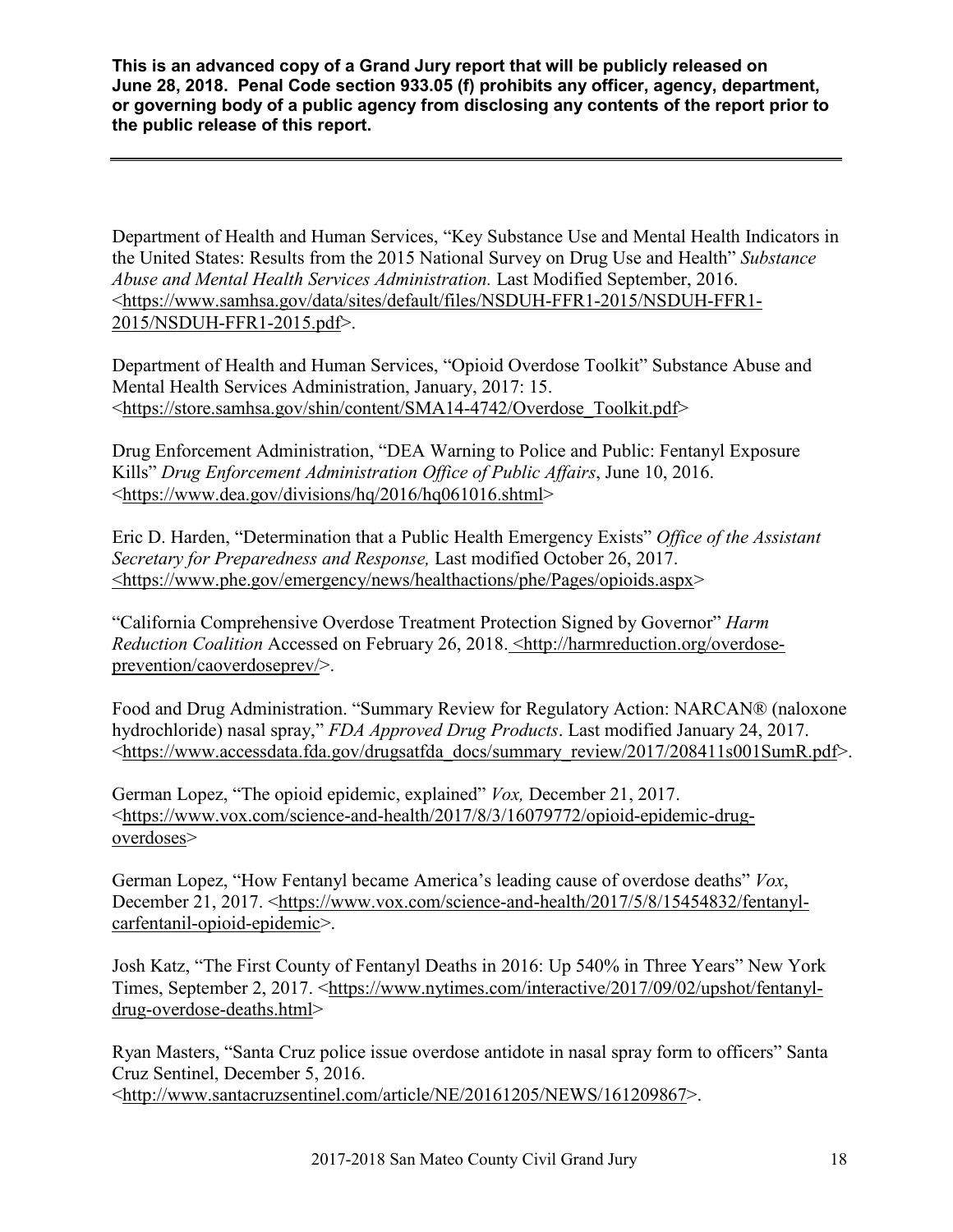Scott Morrow, "Public Health Alert: Opioid Dependency and Deaths in San Mateo County" *County of San Mateo Health System* February 7, 2017. <http://www.smchealth.org/sites/main/files/file-attachments/opioid\_health\_alert\_-\_020717.pdf>.

Scott Morrow, Greg Gilbert, "Open Letter to Sheriff Bolanos and Police Chiefs in San Mateo County" *County of San Mateo Health System* October 24, 2017.

"Opioids and Opiates" *Pet Poison Hotline,* Accessed February 26, 2018. <http://www.petpoisonhelpline.com/poison/opioids-opiates/>

Peter Lurie, Jeremiah M. Kinsman Michael W. Dailey, Charmaine Crabaugh, Scott M. Sasser "Multiple Naloxone Administrations Among Emergency Medical Service Providers is Increasing" Journal of Prehospital Emergency Care (Vol. 21: 4) 2017: 1.

The President's Commission on Combating Drug Addiction and the Opioid Crisis, "Final Report Draft", *Presidential Commission Reports.* by Chris Christie, Charlie Baker, Roy Cooper, Patrick J. Kennedy, Bertha Madras, and Pam Blondi. Last Modified November 1, 2017: 119. <https://www.whitehouse.gov/sites/whitehouse.gov/files/images/Final\_Report\_Draft\_11-1- 2017.pdf>.

National Institute on Drug Abuse, "Opioids" *National Institutes of Health*. Accessed February 26, 2018. <https://www.drugabuse.gov/drugs-abuse/opioids>

National Institute of Drug Abuse, "Opioid Prescribers Play a Key Role in Stopping the Opioid Overdose Epidemic" *National Institutes of Health.* Last modified March, 2017. <https://www.drugabuse.gov/publications/improving-opioid-prescribing/improving-opioidprescribing>

"Law Enforcement Training Safety Videos and Resources" *North Carolina Harm Reduction Coalition*. Accessed on April 5, 2018 <http://www.nchrc.org/law-enforcement/law-enforcementsafety-videos-and-resources/>

"Synthetic Opiates List--Drugs that Derive from Opium," *Opium.com*, Accessed on February 26, 2018. <http://www.opium.org/synthetic-opiates-list-drugs-derive-opium.html>

"About POST" The Commission on Peace Officer Standards and Training. Accessed on: May 10th, 2018 <https://post.ca.gov/About-Us>

POST Monthly Reports, "Monthly Report: October 2014" The Commission on Peace Officer Standards and Training Accessed on May 10th, 2018. <https://post.ca.gov/October-2014- Report>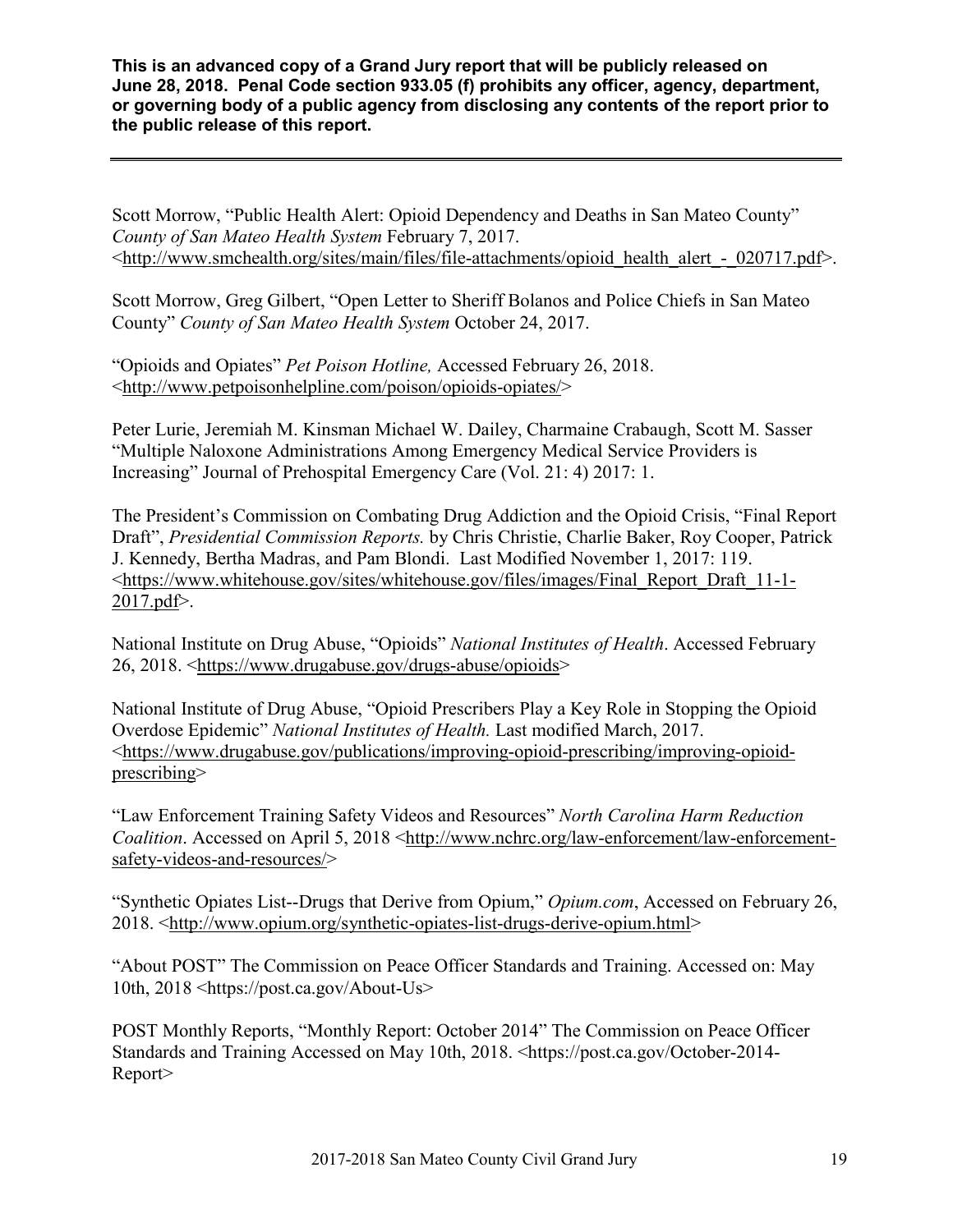U.S. Department of Justice, "A Briefing Guide for First Responder" *Drug Enforcement Agency,*  June 6, 2017.

<https://www.dea.gov/druginfo/Fentanyl\_BriefingGuideforFirstResponders\_June2017.pdf*>.*

Zawn Villines, "What Happens After a Lack of Oxygen to the Brain" *Spinalcord.com.* Last Modified June 13, 2016. <https://www.spinalcord.com/blog/what-happens-after-a-lack-ofoxygen-to-the-brain> .

"US Law Enforcement Who Carry Naloxone" *North Carolina Harm Reduction Coalition* Last modified February 12, 2018. <http://www.nchrc.org/law-enforcement/us-law-enforcement-whocarry-naloxone/>.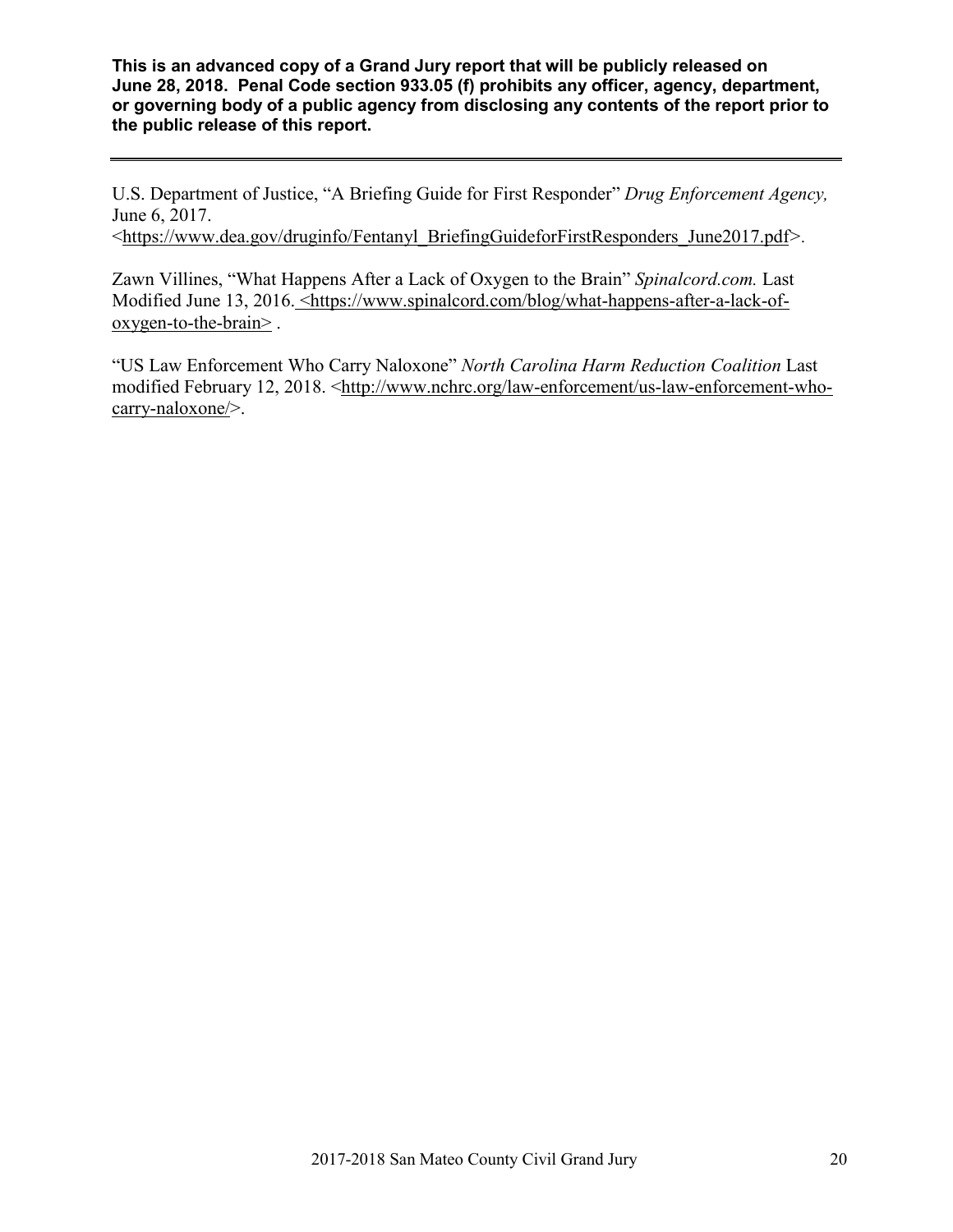#### **GLOSSARY OF TERMS**

Analog - a chemical compound with a molecular structure analogous to another compound.

Antidote - a substance taken to counteract a poison or the effects of a drug.

Derivative- a substance or compound obtained from, or regarded as derived from, another substance or compound.

Opioid *-* all drugs having morphine-like effects and high abuse and addiction potential, including opiates, semi-synthetic opioids derived from opiates (and synthetic opioids *Not all opioids are opiates, but all opiates are not opioids*. They are listed as Schedule II drugs., Side effects include: constipation, sweating, and increased sensitivity to pain, dependency.

| Generic       | <b>Brand Name</b>                              |
|---------------|------------------------------------------------|
| Hydrocodone   | Vicodin, Lorcet, Lortab, Norco, Zohydro        |
| Oxycodone     | Percocet, OxyContin, Roxicodone, Percodan      |
| Morphine      | MSContin, Kadian, Embeda, Avinza               |
| Codeine       | Tylenol with Codeine, Tyco, Tylenol #3         |
| Fentanyl      | Duragesic                                      |
| Heroin        |                                                |
| Hydromorphone | Dilaudid                                       |
| Oxymorphone   | Opana                                          |
| Meperidine    | Demerol                                        |
| Methadone     | Dolophine, Methadose                           |
| Buprenorphine | Suboxone, Subutex, Zubsolv, Burnavail, Butrans |

Carfentanil - a synthetic opioid analgesic a derivative of fentanyl, 100 times more potent than fentanyl, and 10,000 times more potent than morphine. Two milligrams of carfentanil can be lethal. As a prescription drug, Carfentanil (trade name Wildnil) is sold as a general anesthetic for elephants and other large animals. It can cause respiratory depression in humans, leading to death. Unique derivatives of carfentanil continue to be created, as they can be manufactured at a low cost and cut into heroin.

Fentanyl **-** a synthetic opioid, an analogue of morphine but 50 to 100 times its strength. Fentanyl is a synthetic that is legally made as a pharmaceutical drug to treat pain, or illegally made and sold as an additive to intensify the effects of other drugs, such as heroin. As a Schedule II prescription drug, it is typically used to treat patients with severe or chronic pain or to manage post-surgical pain. Fentanyl is known by such names as Actiq®, Duragesic®, and Sublimaze® in prescription form. Street names: Fentanyl or for fentanyl-laced heroin are Apache, China girl, China white, dance fever, friend, Goodfella, jackpot, murder 8, tatch, Tango and Cash, and TNT.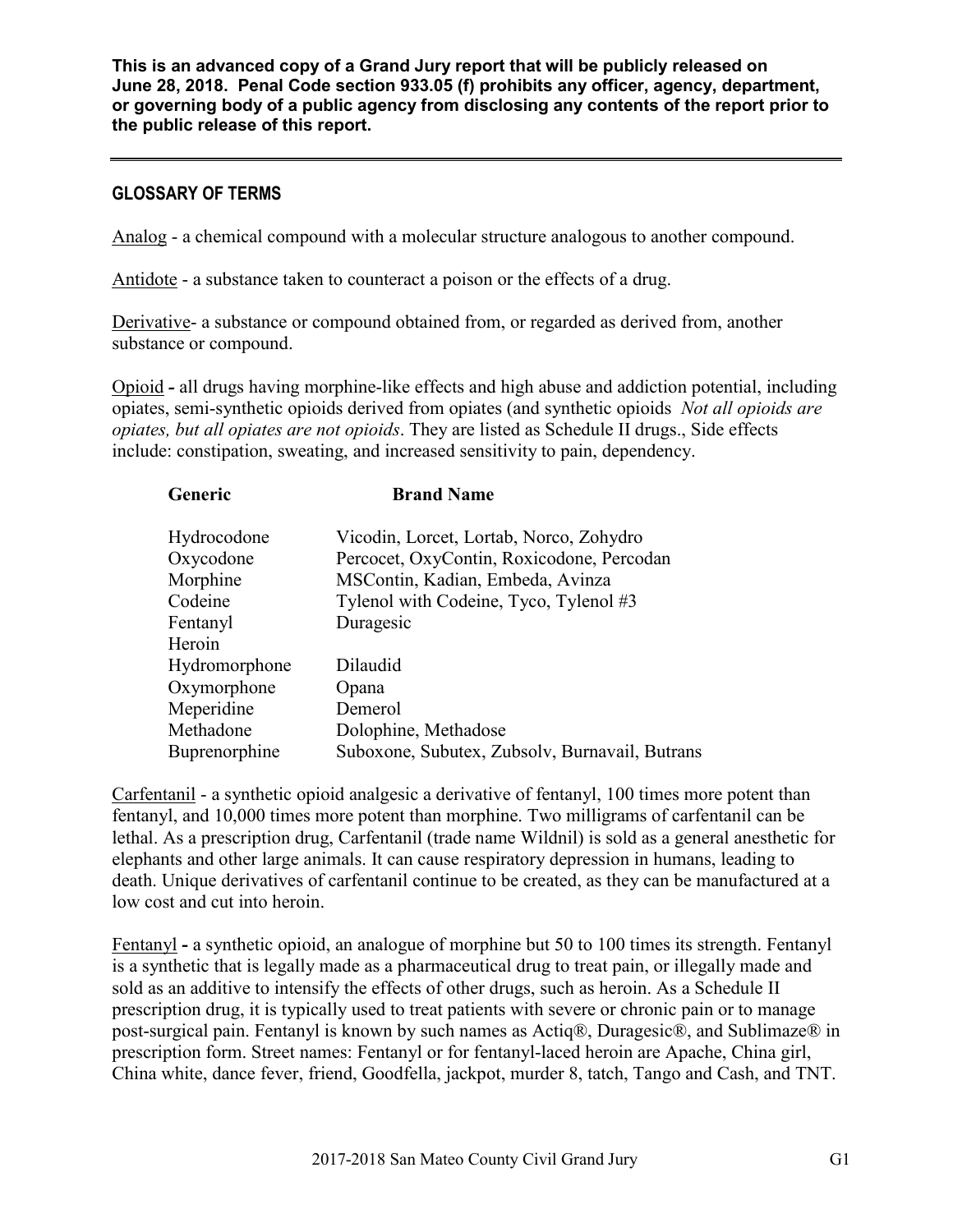Naloxone *–* an opioid antagonist drug given by injection, nasal inhalation or subcutaneously to block opioid effects in case of overdose. It works within minutes to reverse the effects of opioid overdose; effects last about 30-90 minutes; it is not effective with respiratory depression caused by non-opioid drugs (such as cocaine, LSD, ecstasy (Molly), sedatives, tranquilizers or marijuana) or alcohol; antagonizes opioid effects such as respiratory depression, analgesia, and miosis. Repeat doses often needed due to naloxone's action time being shorter than the effects of many opioids.

Intranasal Naloxone *-* a mucosal atomization device, drug is a fine mist sprayed into nasal cavity; works quickly and painlessly in vascular mucosa to absorb naloxone directly into the bloodstream (slightly slower than intramuscular or intra-venous injections), minimal training involved for law enforcement personnel and trained friends or relatives of overdose victims to use; may need repeated doses. Commonly known brand name for intranasal naloxone is Narcan®.

Narcan® - the commercial brand name of the intranasal prescription medicine, naloxone (HCL), used for the treatment of an opioid emergency such as a possible overdose with signs of breathing problems, severe sleepiness or nonresponsiveness. NARCAN Nasal Spray is the FDA-approved nasal form of naloxone for the emergency treatment of a known or suspected life-threatening opioid overdose. The side-effects of Narcan are minimal, though its use may result in symptoms of acute opioid withdrawal in overdose patient.

Opioid Overdose *-* an opioid overdose (OD) is the body's response to being overwhelmed or poisoned by too much of a substance. Overdoses can be but are not always life-threatening or life ending. They can result in unconsciousness, respiratory depression or failure, sleepiness, contracted pupils, unresponsive, seizures, possible bluish skin color indicating lack of oxygen, cold, clammy skin, irregular or stopped, faint pulse. failed breathing, heart failure, and seizures. Many overdoses are the result of taking drugs of inconsistent or unknown strength or drugs that are mixed with other substances.

Scheduled Drugs *-* in 1971, under Title II of the Comprehensive Drug Abuse Prevention and Control Act, a federal drug policy was established for the United States regulating the manufacture, import, use, possession and distribution of categories of specific substances. Five Schedules (or classifications) were created, identifying drugs and other substances that met the qualifications and restrictions for each category. The Drug Enforcement Administration (DEA) classifies opioids and other drugs into three schedules (II, III, and IV), based upon their abuse potential and relative risks. For example, Schedule II includes drugs such as heroin or other substances with high potential for abuse, having no medical use, and determined medically unsafe.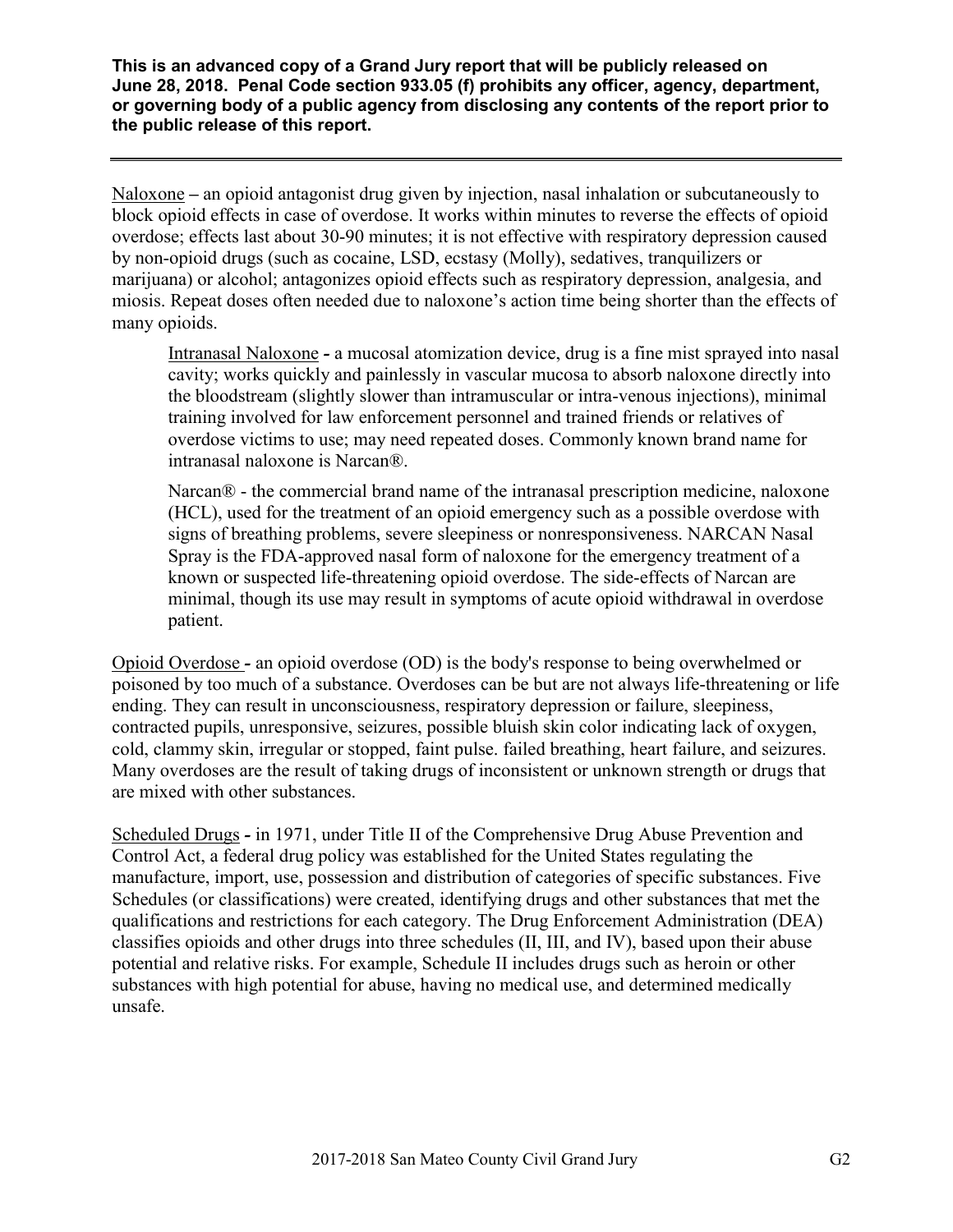| <b>COUNTY</b>       | <b>DEPARTMENT</b>       | <b>DATE STARTED</b> |
|---------------------|-------------------------|---------------------|
| Alameda             | Alameda Sheriff/K-9     | <b>July 2017</b>    |
| Alameda             | Fremont                 | January 2018*66     |
| Alameda             | Newark                  | January 2018*       |
| Amador              | Amador Sheriff          | November 2017       |
| <b>Butte County</b> | Chico Police            | February 2018       |
| Contra Costa        | <b>Brentwood Police</b> | March, 2018         |
| Contra Costa        | Contra Costa Sheriff    | November 2017       |
| Contra Costa        | Lafayette Sheriff       | November 2017       |
| Contra Costa        | Orinda Police           | November 2017*      |
| Contra Costa        | Pleasant Hill Police    | November 2017       |
| Contra Costa        | Pinole Police           | November 2017*      |
| Contra Costa        | San Pablo Police        | November 2017*      |
| Fresno              | Fresno Police           | Spring, 2018        |
| Fresno              | Sheriff                 | November, 2017      |
| Humboldt            | Arcata Police           | June 2016           |
| Kern                | Kern County Sheriff     | August 2016         |
| Kings               | Hanford Police          | August 2017         |

## **APPENDIX 1: CALIFORNIA LAW ENFORCEMENT AGENCIES WITH NASAL NALOXONE PROGRAMS BY COUNTY**

 <sup>66</sup> \* Department has approved an officer-carry naloxone program, but deployment is pending completed training.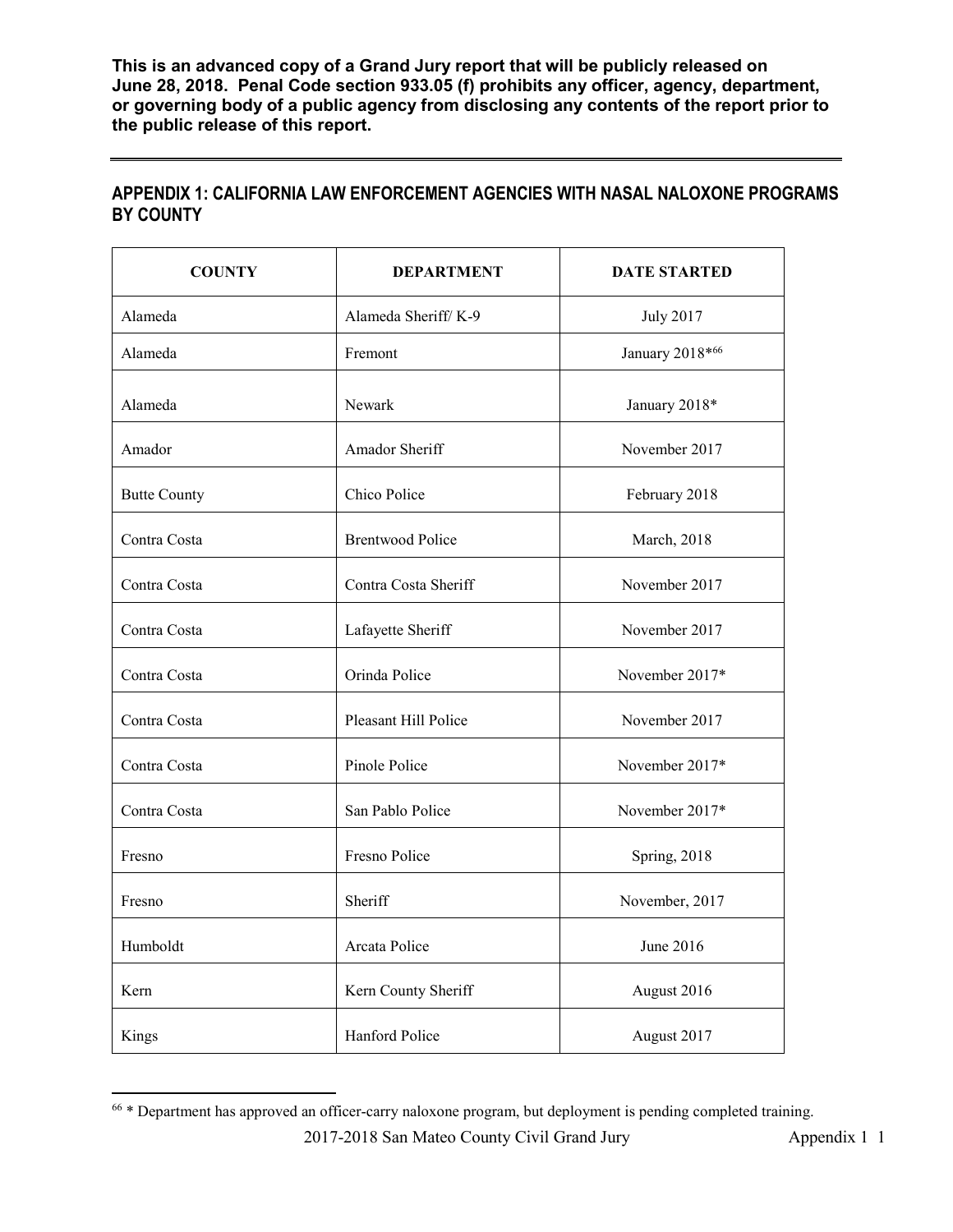| <b>COUNTY</b>     | <b>DEPARTMENT</b>              | <b>DATE STARTED</b> |
|-------------------|--------------------------------|---------------------|
| Kings             | Kings County Sheriff           | <b>July 2017</b>    |
| Los Angeles       | Glendora Police                | 2015                |
| Los Angeles       | Long Beach                     | Fall, 2017          |
| Los Angeles       | Los Angeles Police             | Spring 2017         |
| Los Angeles       | Los Angeles Sheriff            | June 2017           |
| Marin             | Central Marin Police Authority | April 2017          |
| Marin             | Fairfax Police                 | April 2017          |
| Marin             | Marin City Police              | April 2017          |
| Marin             | San Rafael Police              | April 2017          |
| Monterey          | Carmel Police                  | September 2017      |
| Monterey          | Pacific Grove Police           | September 2017      |
| Monterey          | Seaside Police                 | November, 2017      |
| Nevada            | <b>Grass Valley Police</b>     | September 2016      |
| Orange            | Orange County Sheriff          | October 2015        |
| Orange            | Anaheim Police                 | September 2017      |
| Placer            | Roseville Police               | <b>July 2017</b>    |
| Sacramento County | Sacramento Police              | February 2018       |
| Sacramento County | Sacramento Sheriff             | February 2018       |
| San Diego         | San Diego Sheriff              | <b>July 2014</b>    |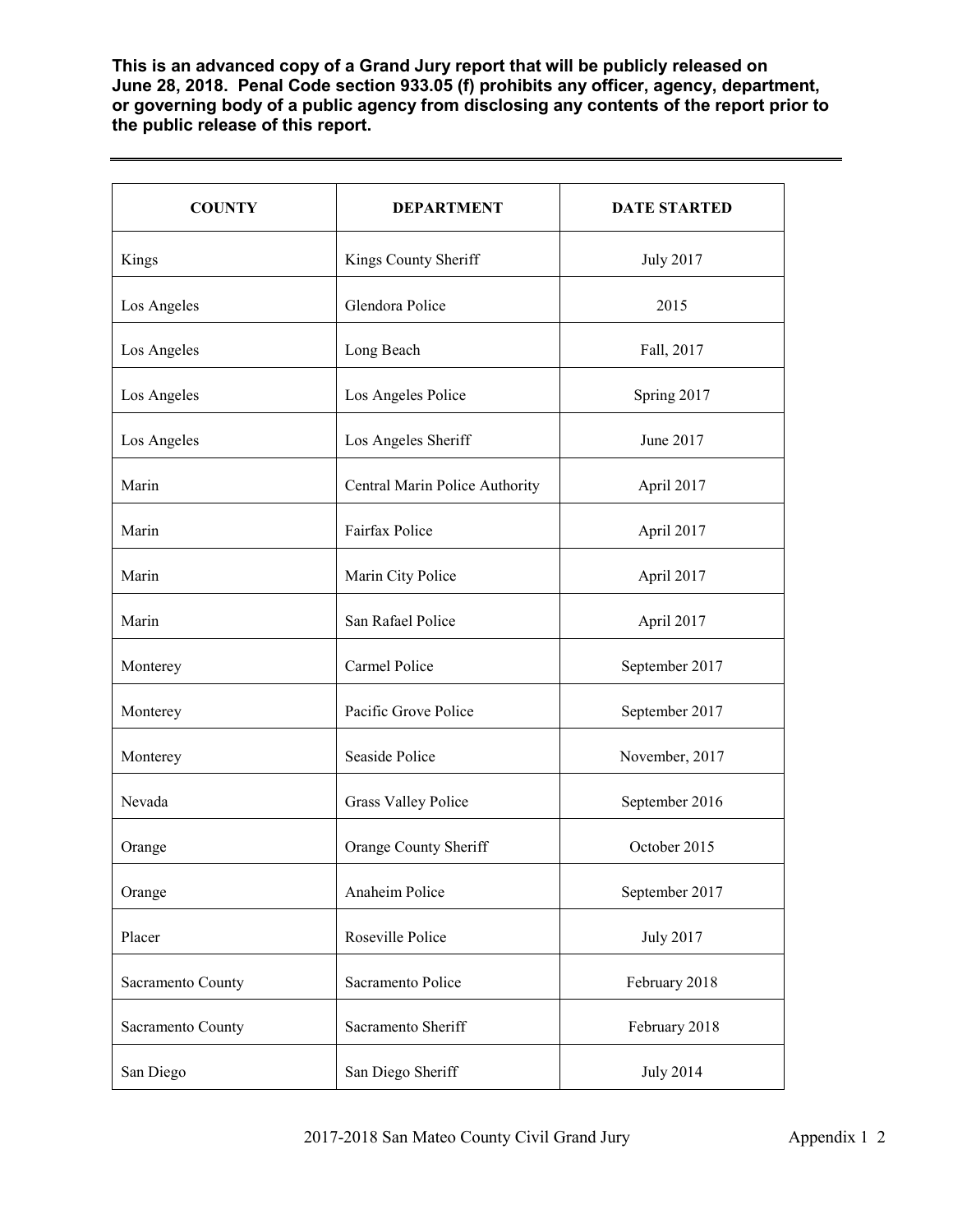| <b>COUNTY</b> | <b>DEPARTMENT</b>     | <b>DATE STARTED</b> |
|---------------|-----------------------|---------------------|
| San Francisco | San Francisco Police  | March 2015          |
| Santa Barbara | Santa Barbara Sheriff | April 2017          |
| Santa Clara   | Campbell Police       | March 2017          |
| Santa Cruz    | Santa Cruz Police     | December 2016       |
| Shasta        | Redding Police        | December 2018       |
| Shasta        | Shasta Sheriff        | August 2016         |
| Solano        | Benicia Police        | January 2018        |
| Solano        | Vallejo Police        | March 2018          |
| Sonoma        | Petaluma Police       | April 2018          |
| Tehama        | Tehama Police         | September 2017*     |